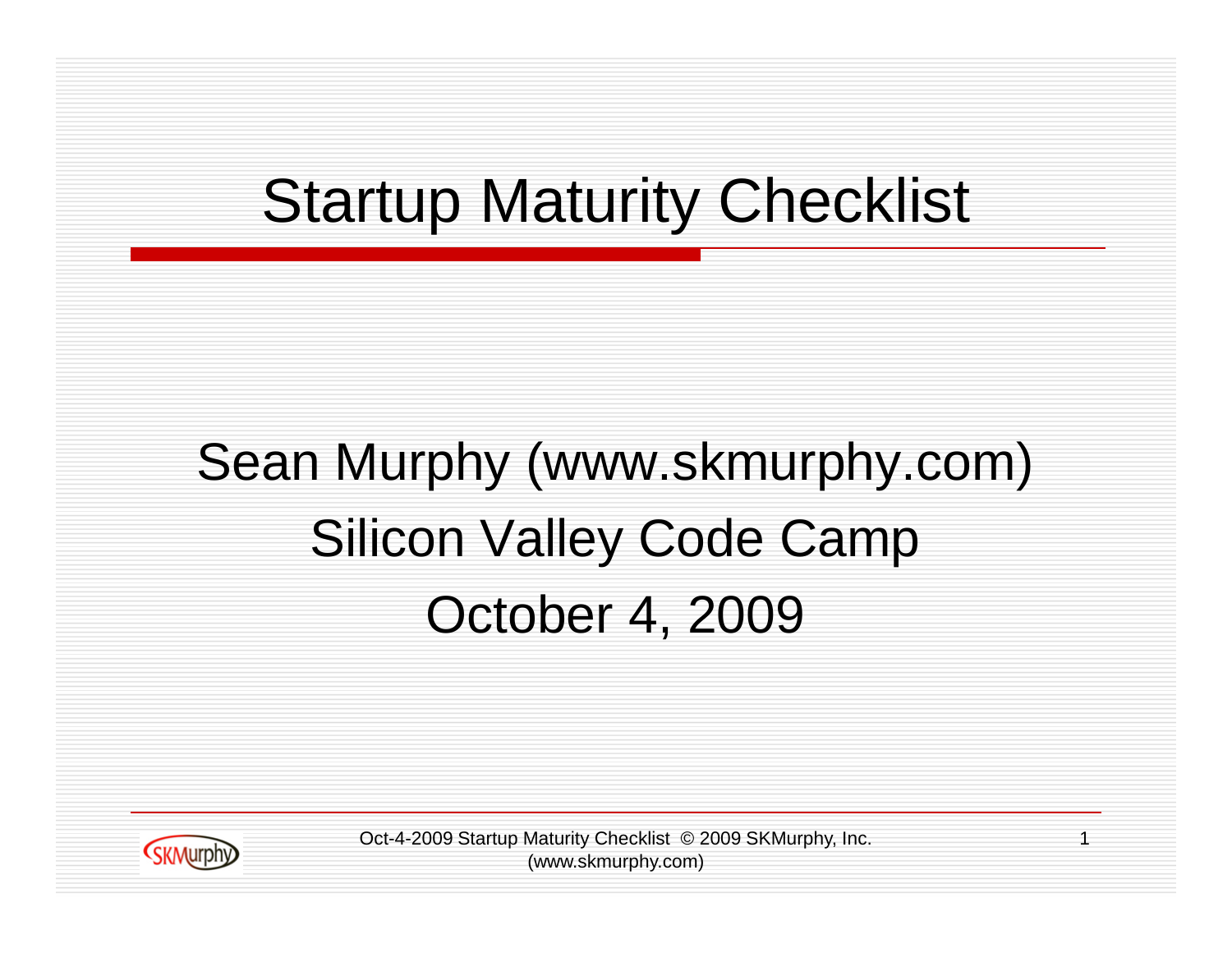## Who's In The Audience?

□ Employed: But I Have an Idea?

- Between Jobs: Should I Start a Company?
- **□ Consultant: Want to Sell Products Not Time**
- **□** In a Team: Want to Pick Best Opportunity



Oct-4-2009 Startup Maturity Checklist © 2009 SKMurphy, Inc. 2 (www.skmurphy.com)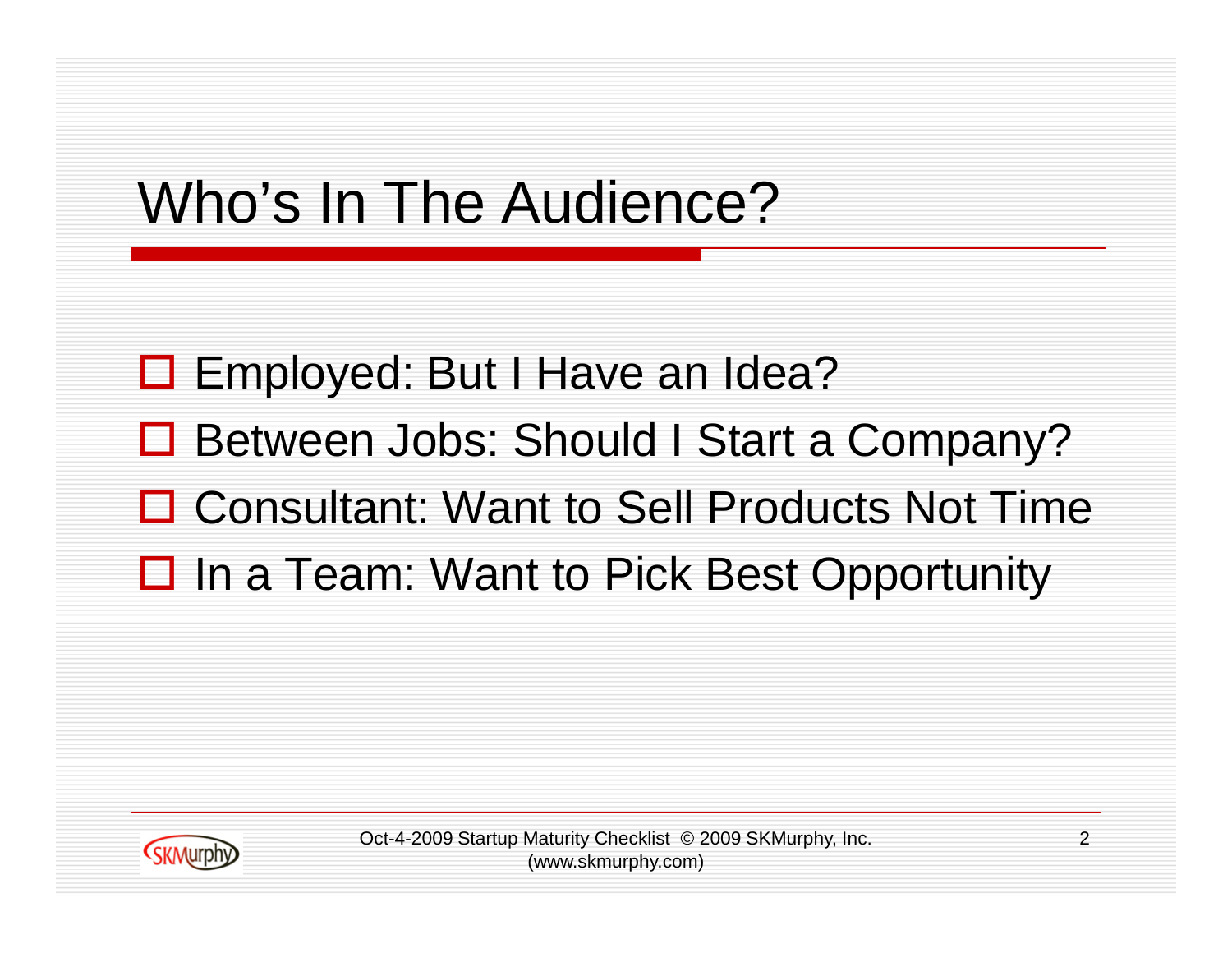## Early Stages For a Software Startup

- 1. Ideas & Team Formation
- 2. Open For Business
- 3. Early Customers
- 4. Finding Your Niche
- 5. Scaling Up



Oct-4-2009 Startup Maturity Checklist © 2009 SKMurphy, Inc. 3 (www.skmurphy.com)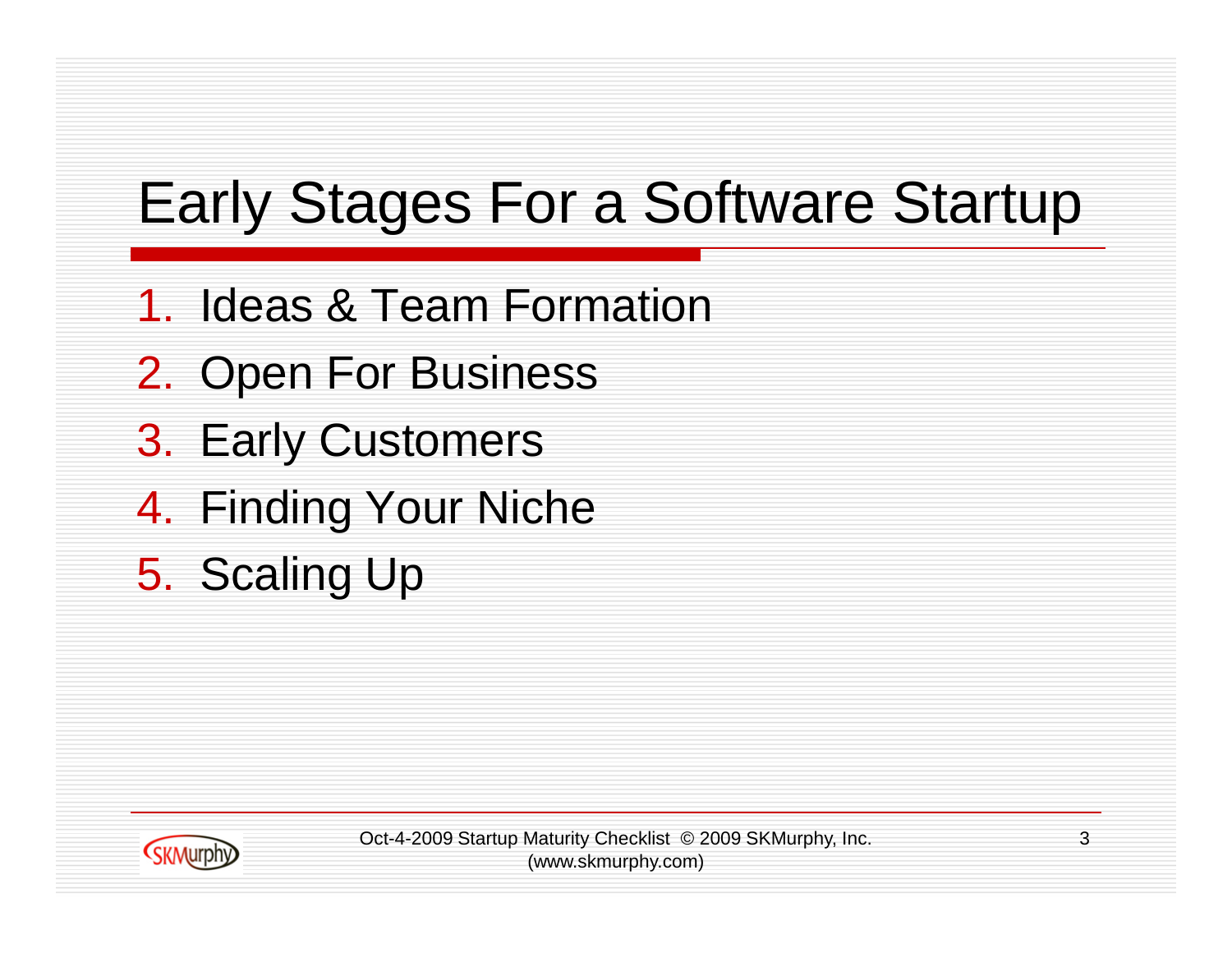## Ongoing Activities

- $\square$  Teamwork
- □ Product Development
- **□ Customer Development**
- **□ Formalizing Business & Processes**



Oct-4-2009 Startup Maturity Checklist © 2009 SKMurphy, Inc. 4 (www.skmurphy.com)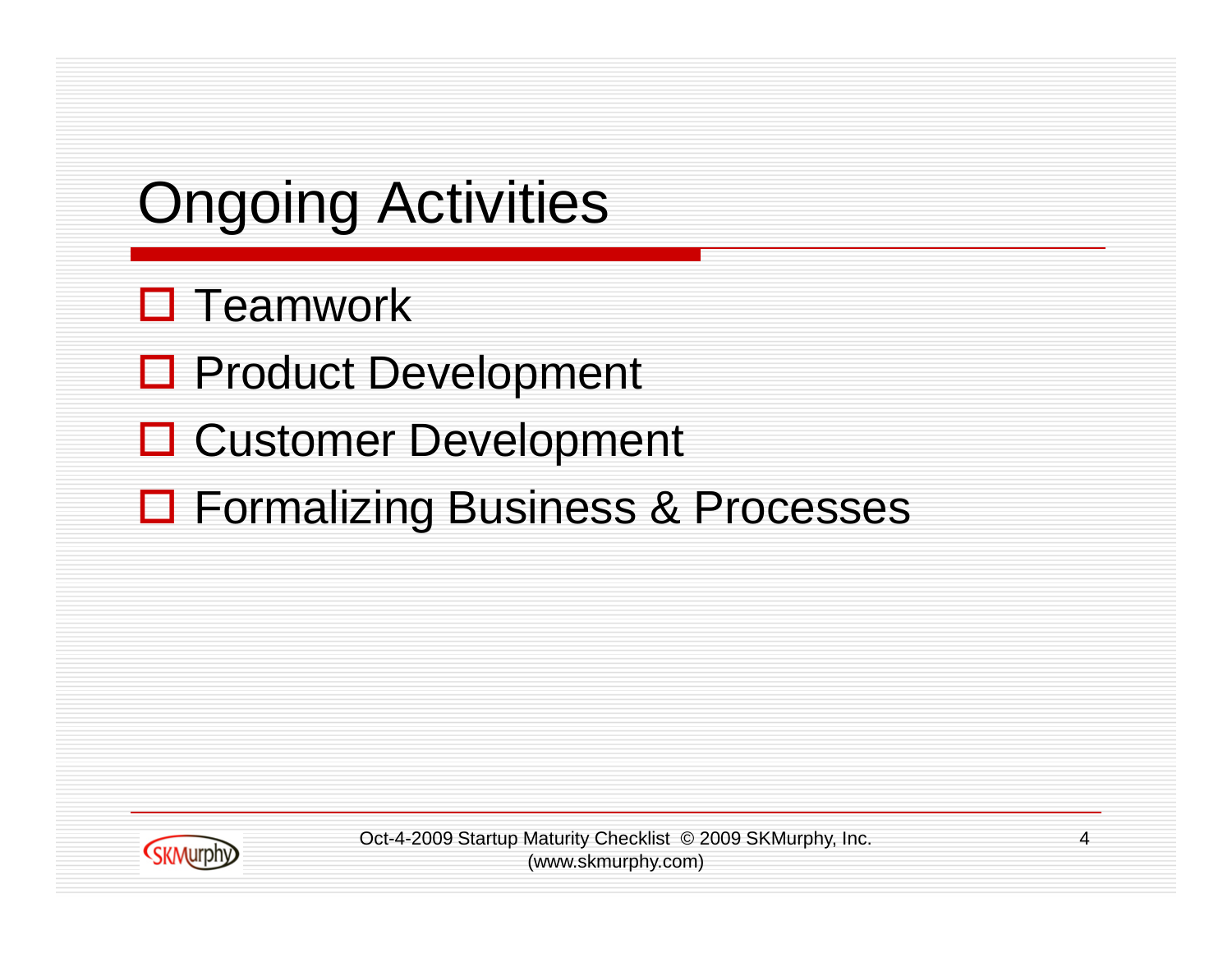

- You Have a Vision
	- That You Can Communicate
	- **That Can Attract a Team**
- □ To Become a Team, Agree On
	- Goals
	- Roles Who Will Do What
	- Course of Action Next Steps



Oct-4-2009 Startup Maturity Checklist © 2009 SKMurphy, Inc. 5 (www.skmurphy.com)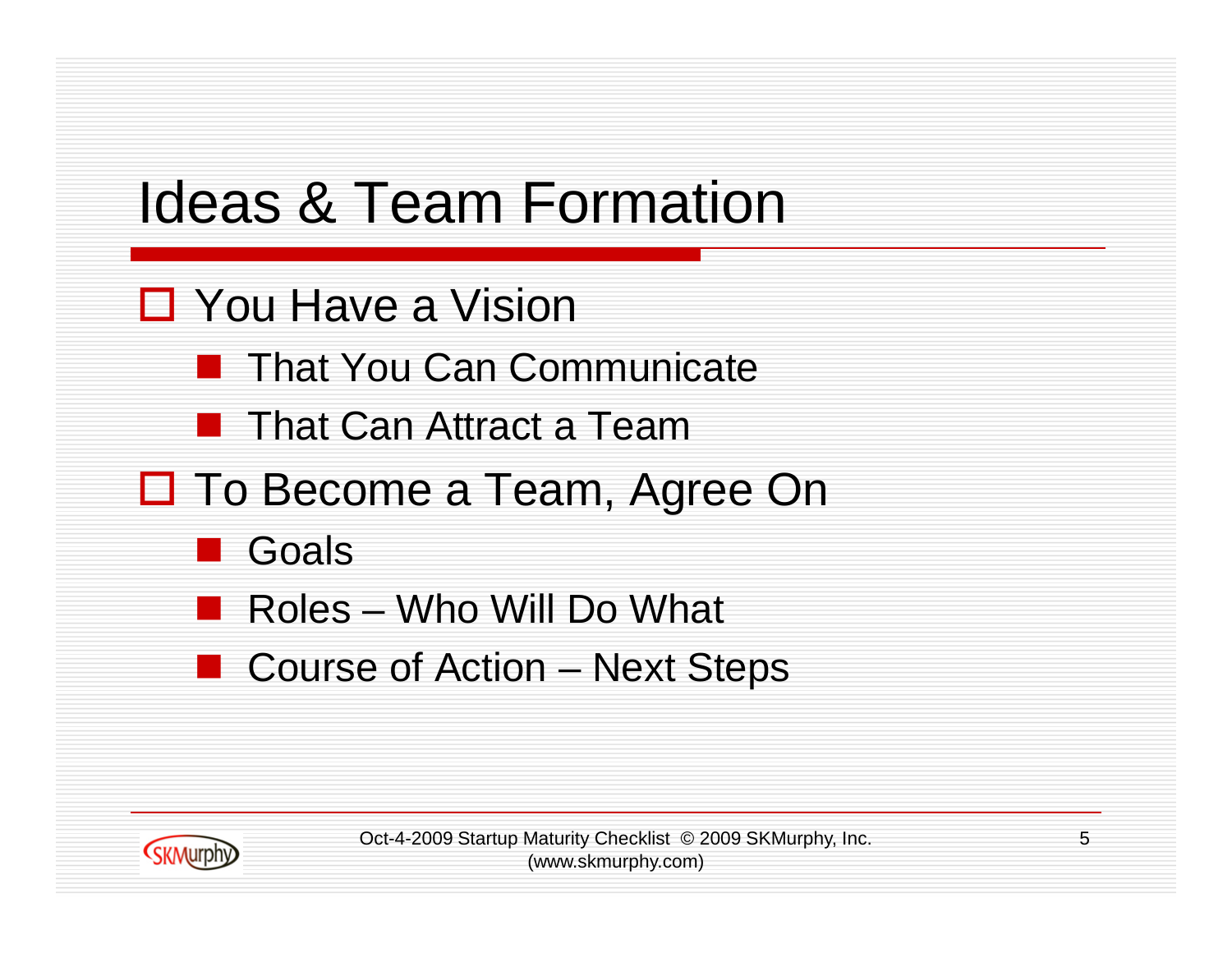#### Idea & Team Formation

- **□ Focus Less On Technology Feasibility**
- □ Focus More on Who Is the Customer?
	- **Not What is Their Pain?**
- □ Avoid "Gnome Underpants Model"
	- 1. Steal Underpants
	- 2. ???
	- 3. Profit



Oct-4-2009 Startup Maturity Checklist © 2009 SKMurphy, Inc. 6 (www.skmurphy.com)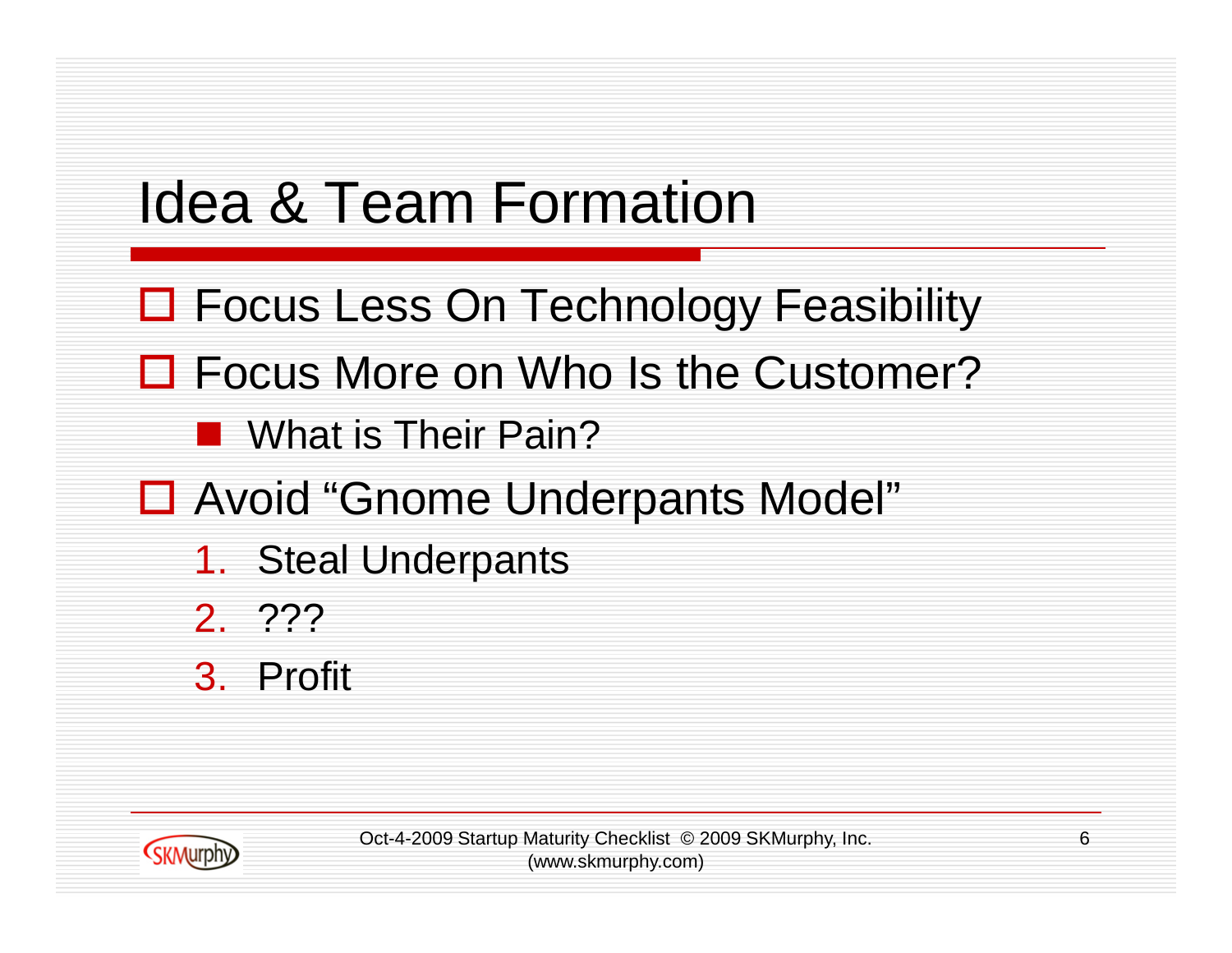#### Ideas & Team Formation Ready for Next Stage

- **□ Mapped Business Ownership Structure** 
	- Understand How To "Divide The Pie"
- **□ Have Defined A Product Concept**
- □ Ready To Test The Market Theory
	- Target Customer / Problem / Pain
	- Product Architecture / Feature Set
	- Message / Benefits / Value Proposition



Oct-4-2009 Startup Maturity Checklist © 2009 SKMurphy, Inc. 7 (www.skmurphy.com)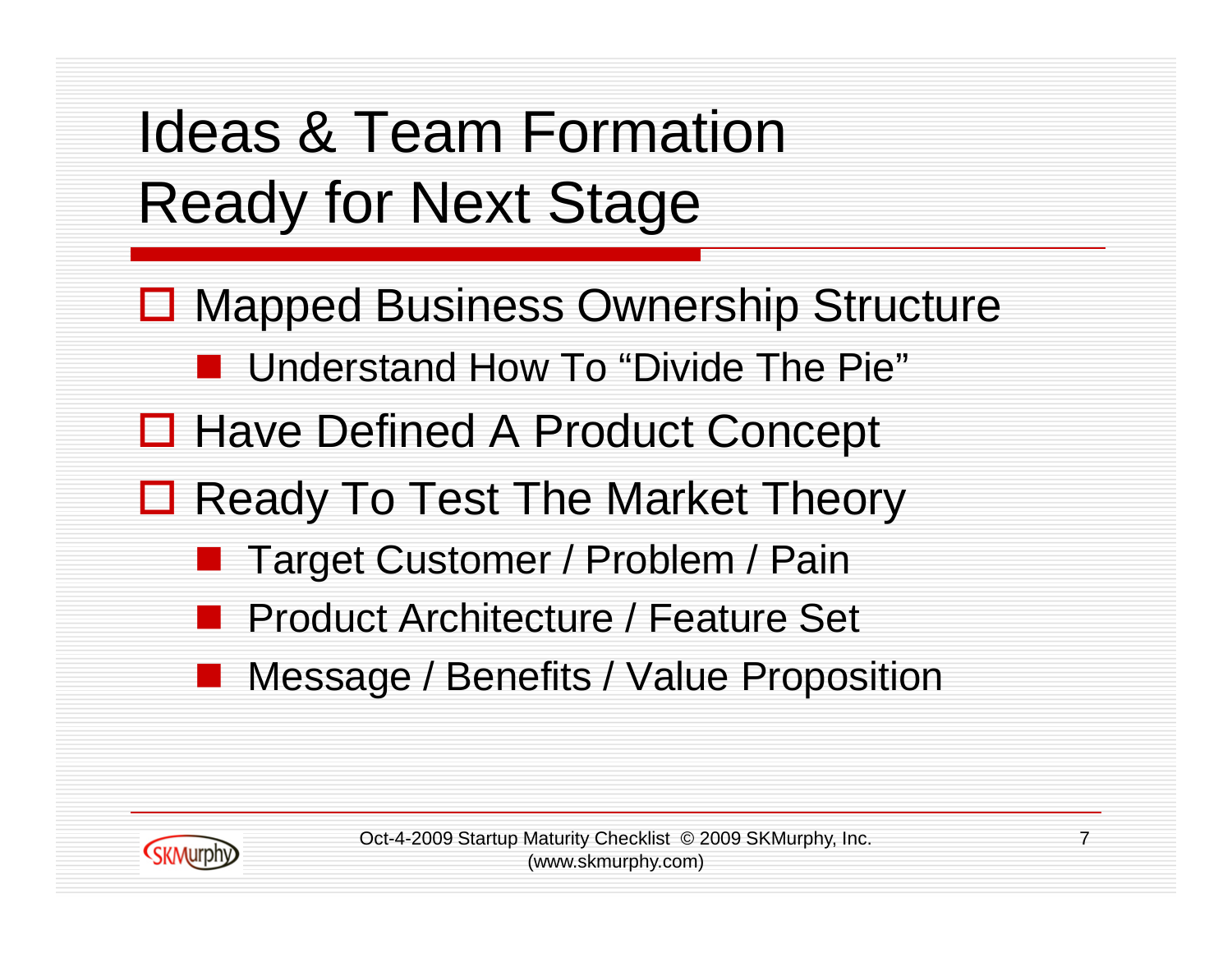

Oct-4-2009 Startup Maturity Checklist © 2009 SKMurphy, Inc. 68 (www.skmurphy.com)

**(SKMurph**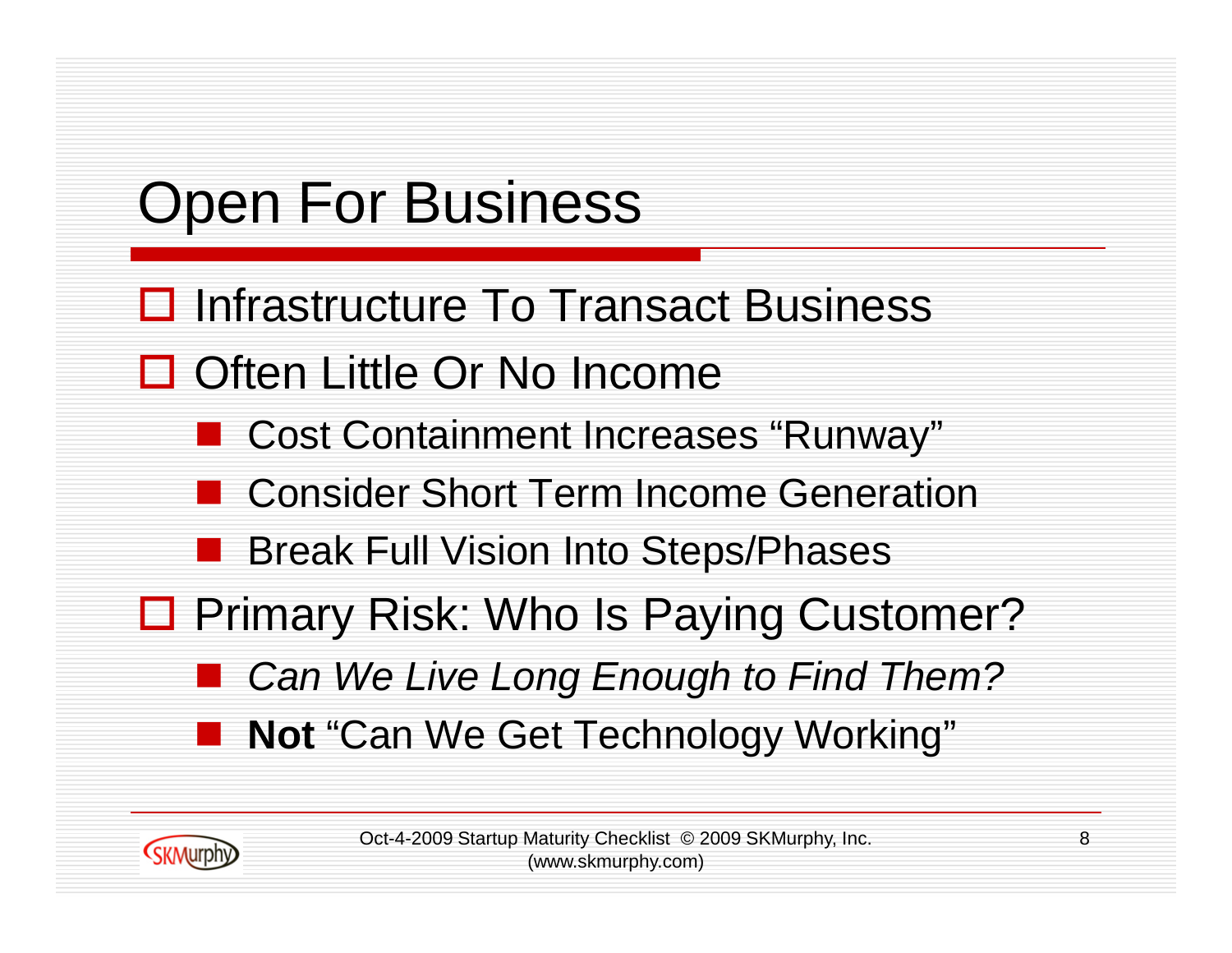# Open For Business

- **□ Key Issues For Founders** 
	- What Value Do We Bring?
	- How Do We Make Money?
	- **How Much Do We Charge?**
- □ To Able To Have a Customer (Next Stage):
	- Have A "Minimum Feature Product" To Sell.
	- Corporate Structure That Can "Do Business"



Oct-4-2009 Startup Maturity Checklist © 2009 SKMurphy, Inc. 9 (www.skmurphy.com)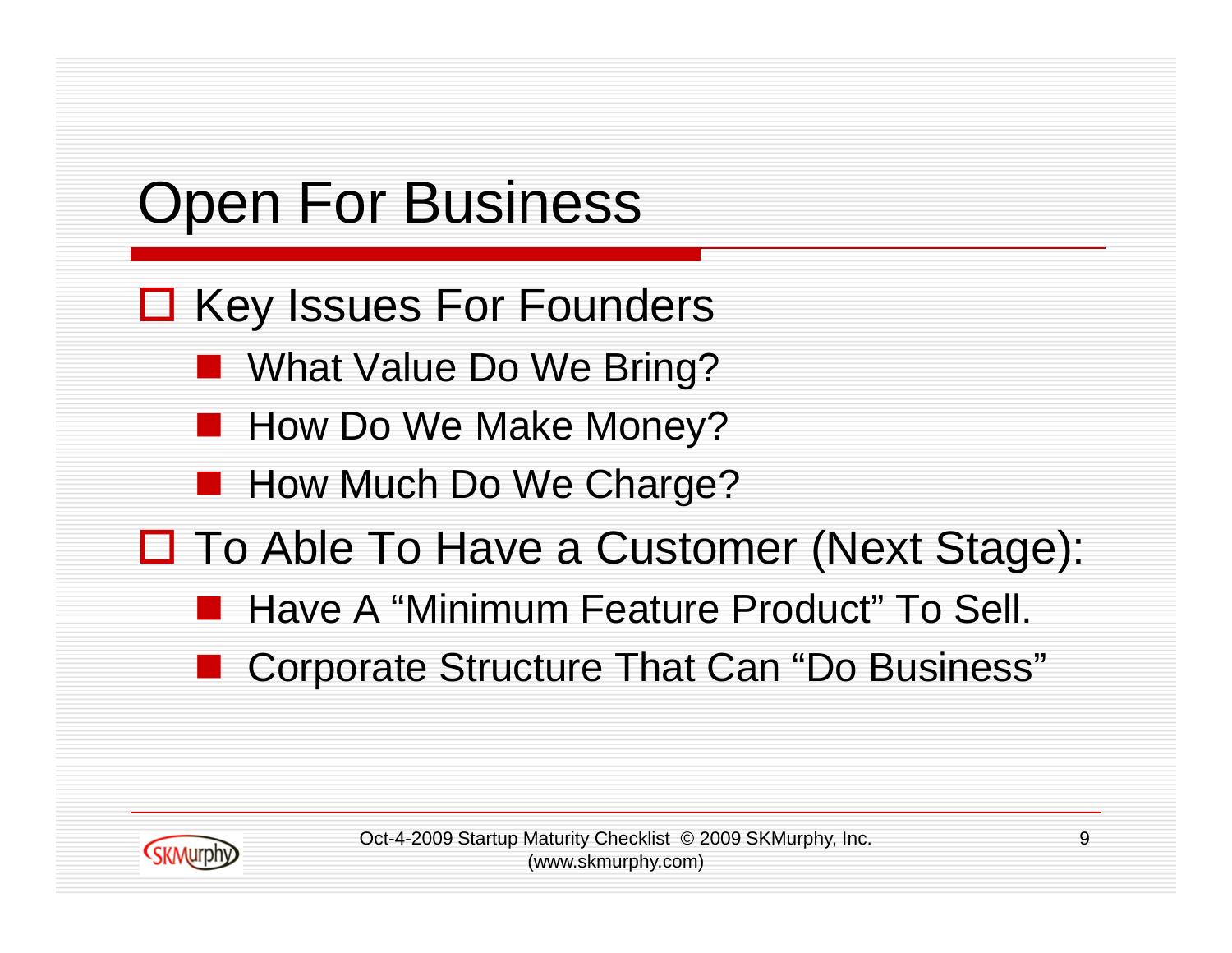### Early Customers Stage: Acquiring First Customers

**(SKMurph** 

- $\Box$  The Founders Are The Business
	- Buying Process Looks Like A Hiring Decision.
	- First Customers Often Already Know You
- **□ Product Driven By Customer Opportunities** 
	- Manage Risk Of Devolution Into Consulting
- □ Customer Development Often Ad Hoc
	- Challenge: Technology Adoption / Insertion
	- You Need References More Than Revenue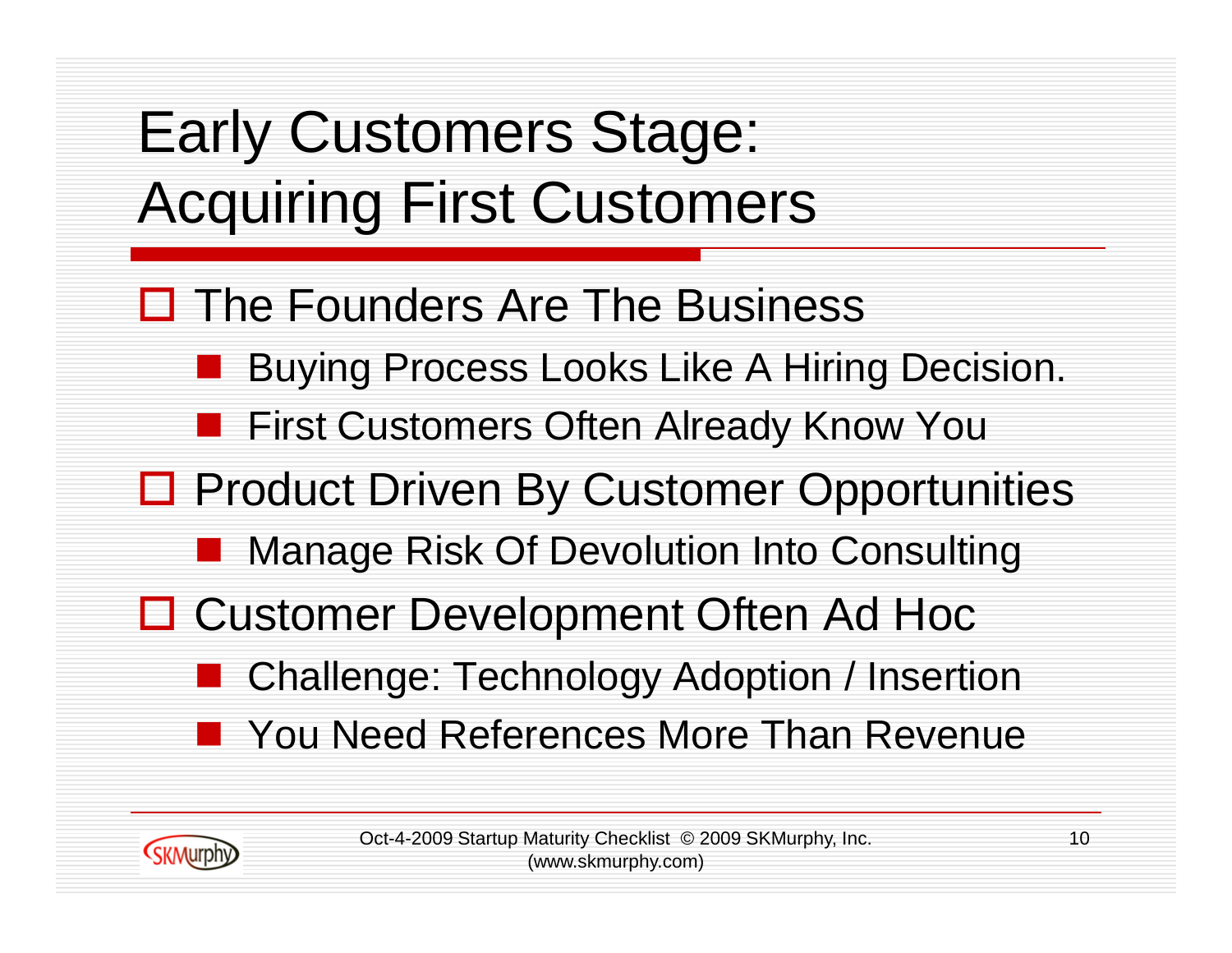## Early Customers

- **□ Key Issues For Founders** 
	- How Do We Find Smarter Customers?
	- Who Else Do We Target?
	- How To Insert Into Our Customer's Business?
- **□ Ready For Next Stage:** 
	- Handful Of Satisfied & Paying Customers
	- Note: Customers Are Who Pays You



Oct-4-2009 Startup Maturity Checklist © 2009 SKMurphy, Inc. 11 (www.skmurphy.com)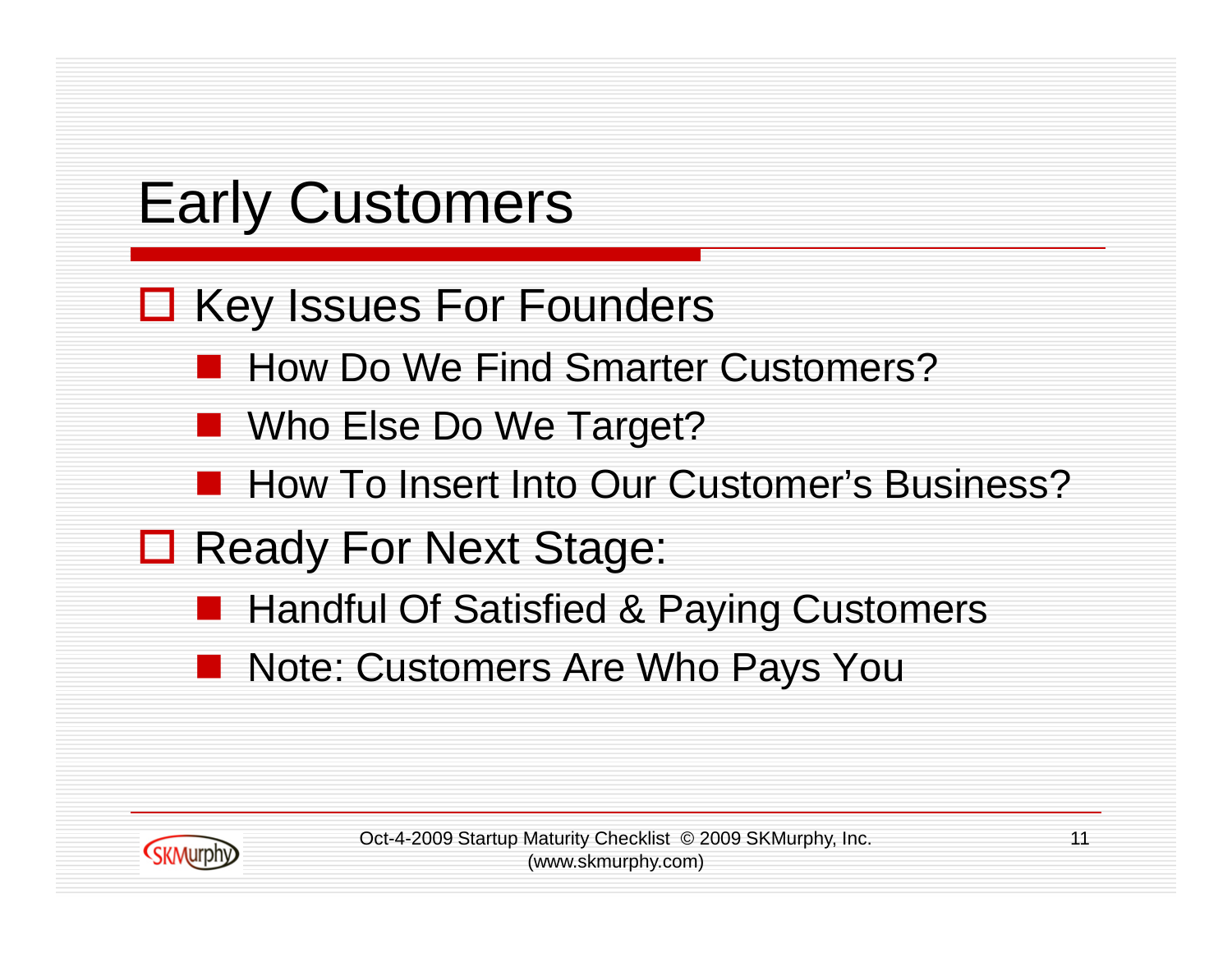## Finding Your Niche

- **□ Developing A Core Set Of Customers** 
	- Who Reference Each Other's Buy Decisions
	- With Different Needs Than Mainstream Market
	- This Is A Market Niche
- □ Product Distinct From Founders.
	- New Customers Rely On Product References
	- Features Driven By Market Niche Needs

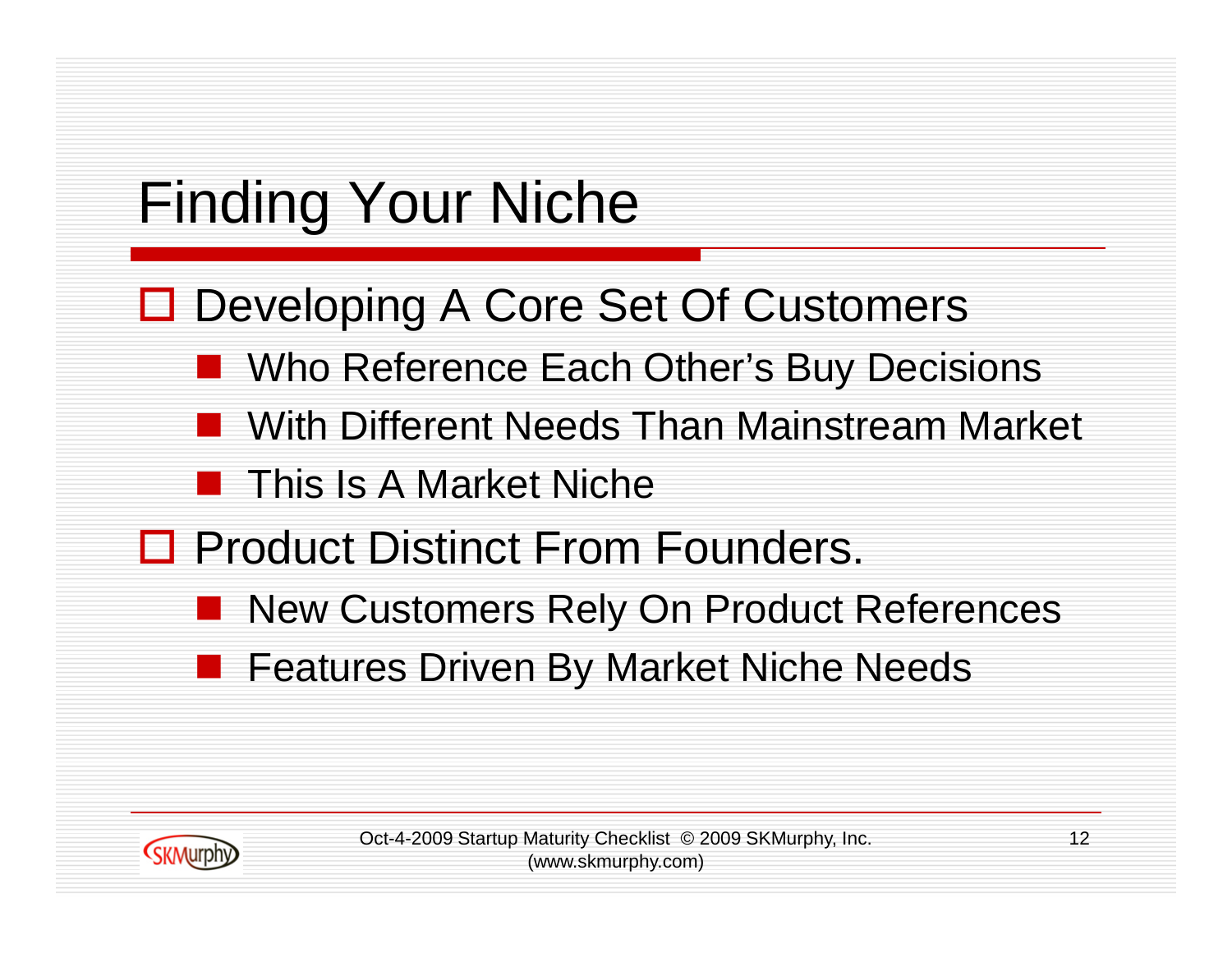

Oct-4-2009 Startup Maturity Checklist © 2009 SKMurphy, Inc. 13 (www.skmurphy.com)

**SKMurph**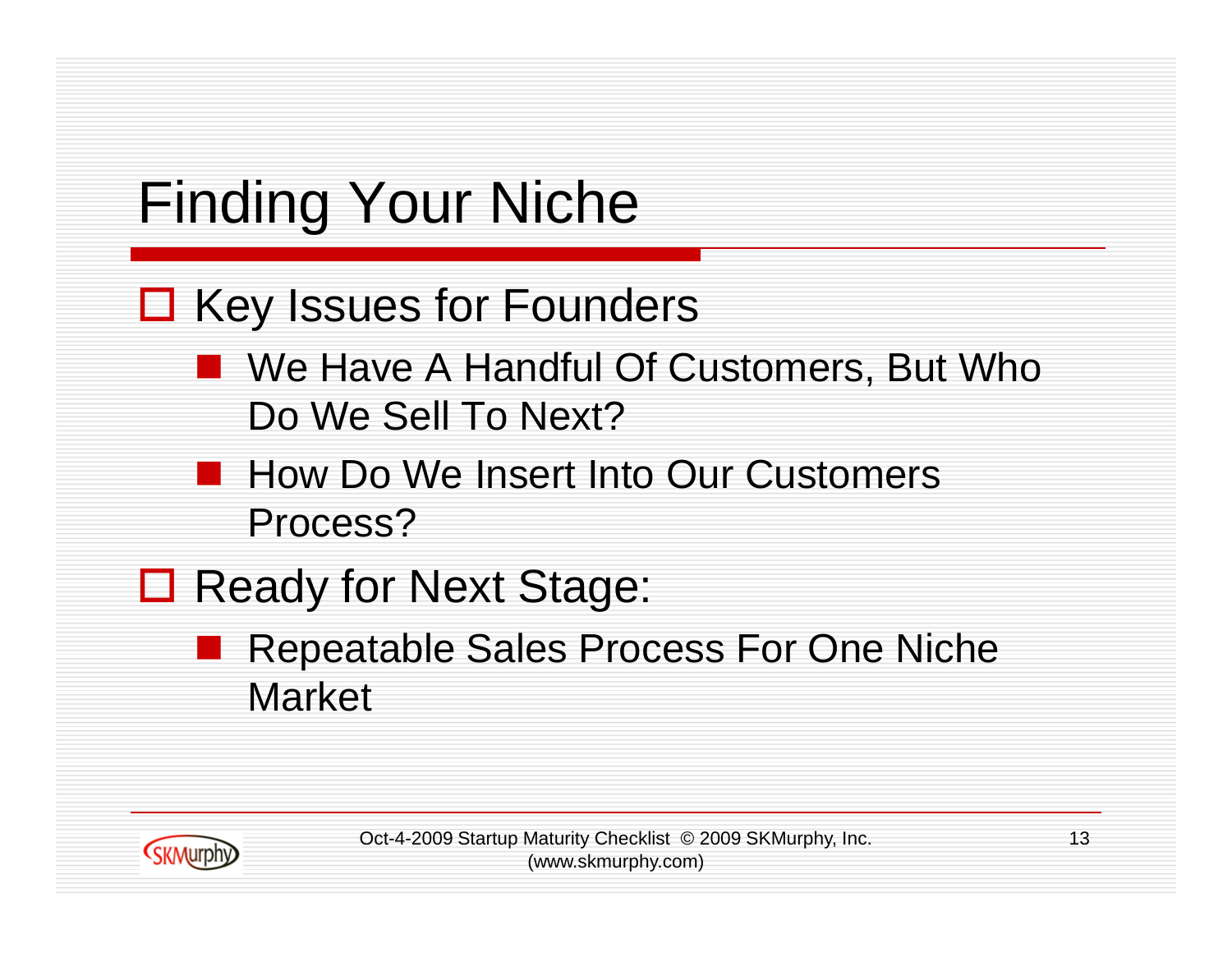## Scaling Up

- **□ Continue Growing a Sustainable Business** 
	- Expand Customer Base Into New Niche(s).
	- Product Features Driven by New Niches.
- □ Cash Flow More Stable and Predicable.
- **□ Customer Development More Traditional** 
	- Sales, Marketing, Business Development.
- $\Box$  Team Adds Specialists Not Generalists

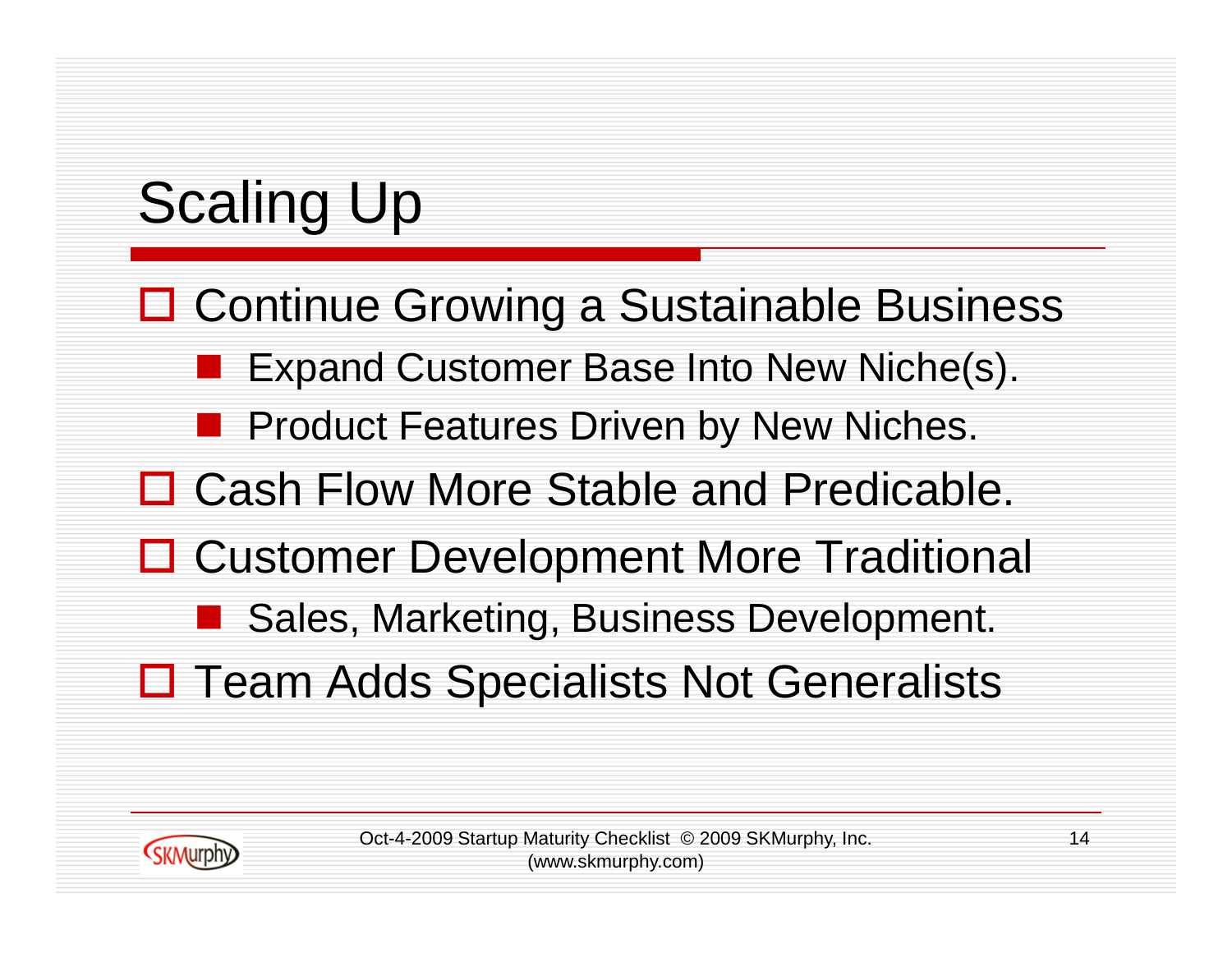## Scaling Up

#### □ Key Issues For Founders

- We Cannot Do Everything
- We Need To Add Specialists
- How Do We Expand Our Customer Base?
- □ Ready For Next Stage: "Real Business"
	- Sustainable Business
	- Vision For Growth & Identified Next Niche



Oct-4-2009 Startup Maturity Checklist © 2009 SKMurphy, Inc. 15 (www.skmurphy.com)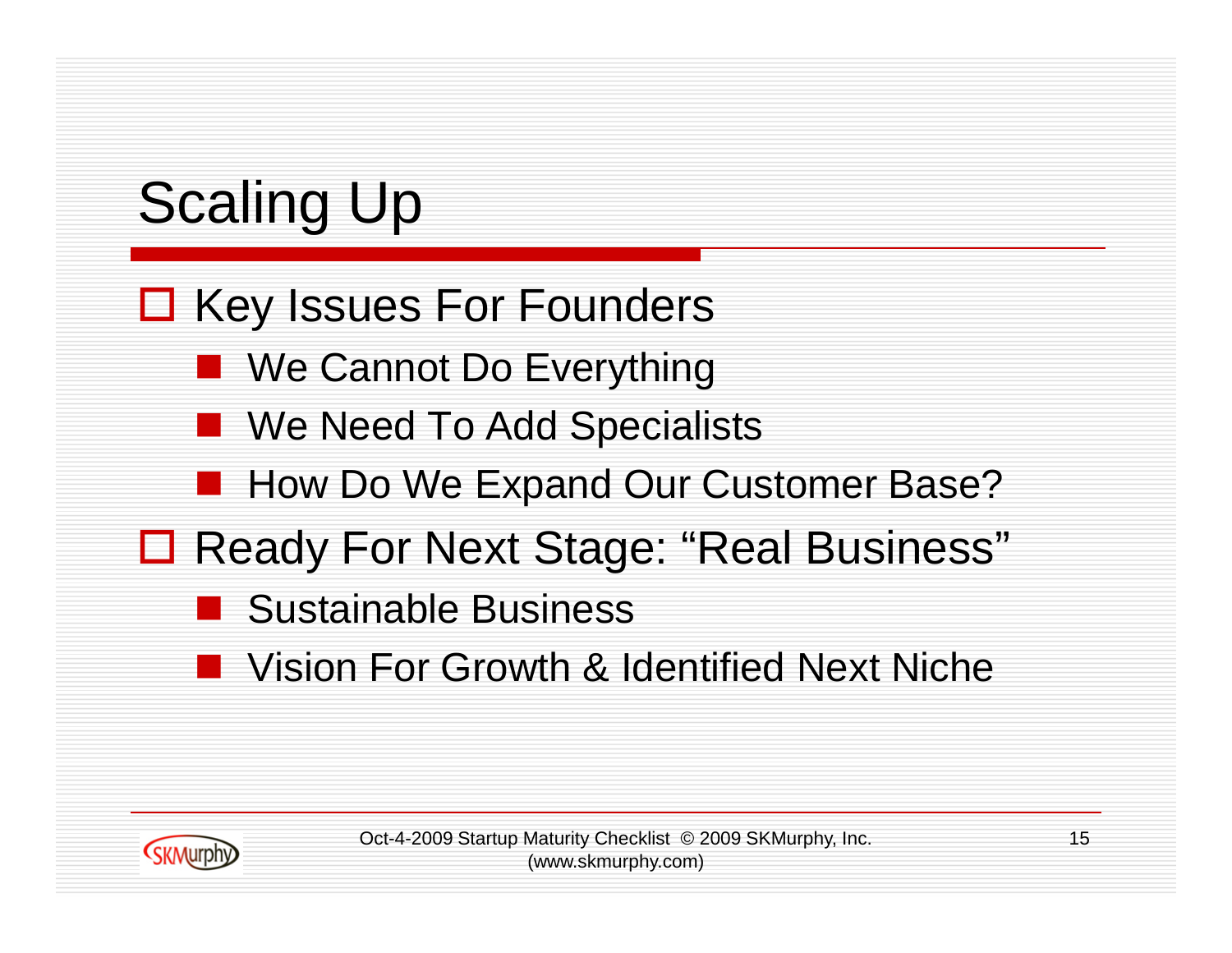## Startup Stages Recap

- □ Show of Hands, How Many Are In:
	- Formation
	- Open For Business
	- Early Customers
	- Finding Your Niche
	- Scaling Up
	- Real Business



Oct-4-2009 Startup Maturity Checklist © 2009 SKMurphy, Inc. 16 (www.skmurphy.com)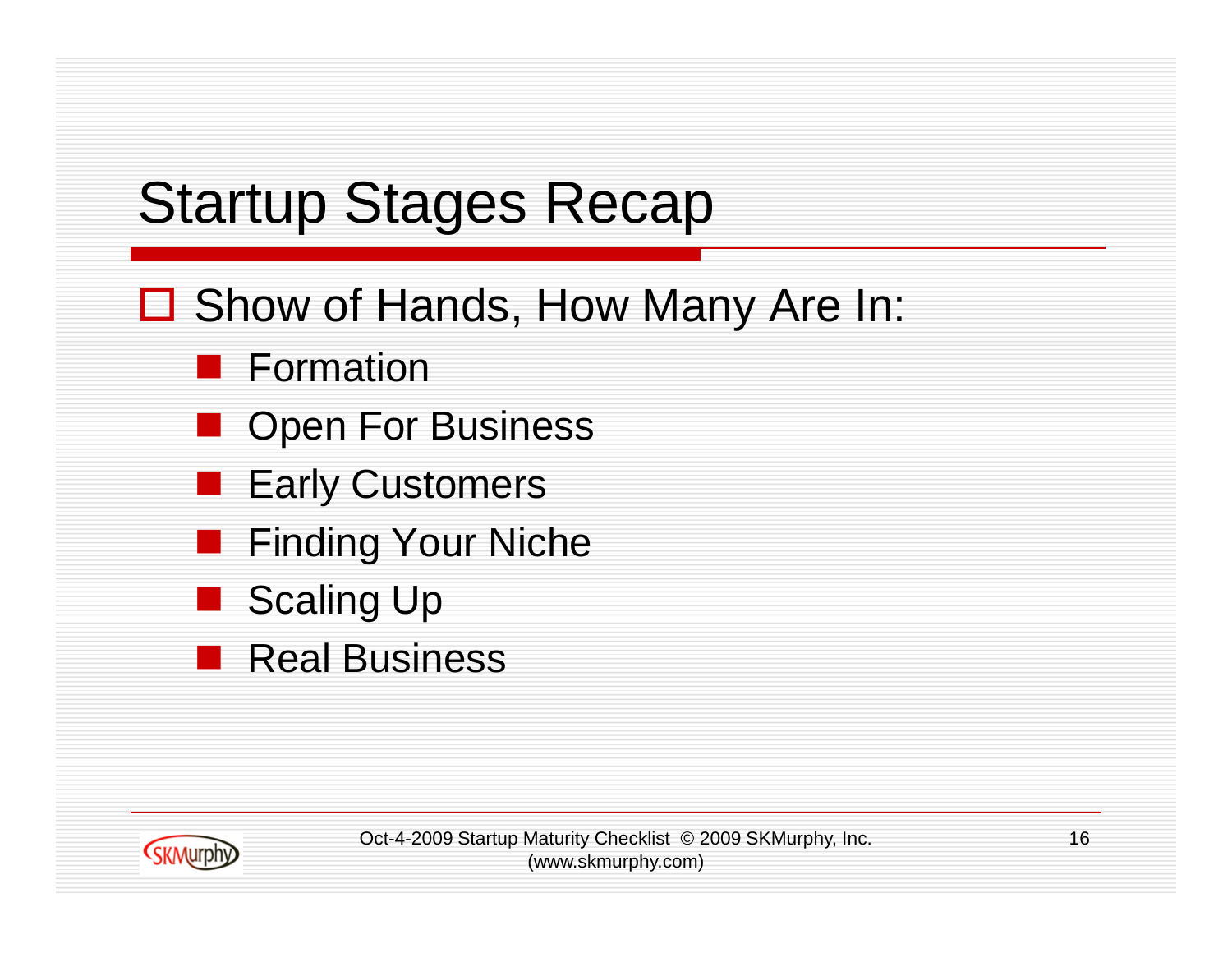#### Recap: Ongoing Activities

- $\Box$  Have Many Have Devoted 10% + Effort to:
	- **Teamwork**
	- Product Development
	- Customer Development
	- Formalizing Business & Processes



Oct-4-2009 Startup Maturity Checklist © 2009 SKMurphy, Inc. 17 (www.skmurphy.com)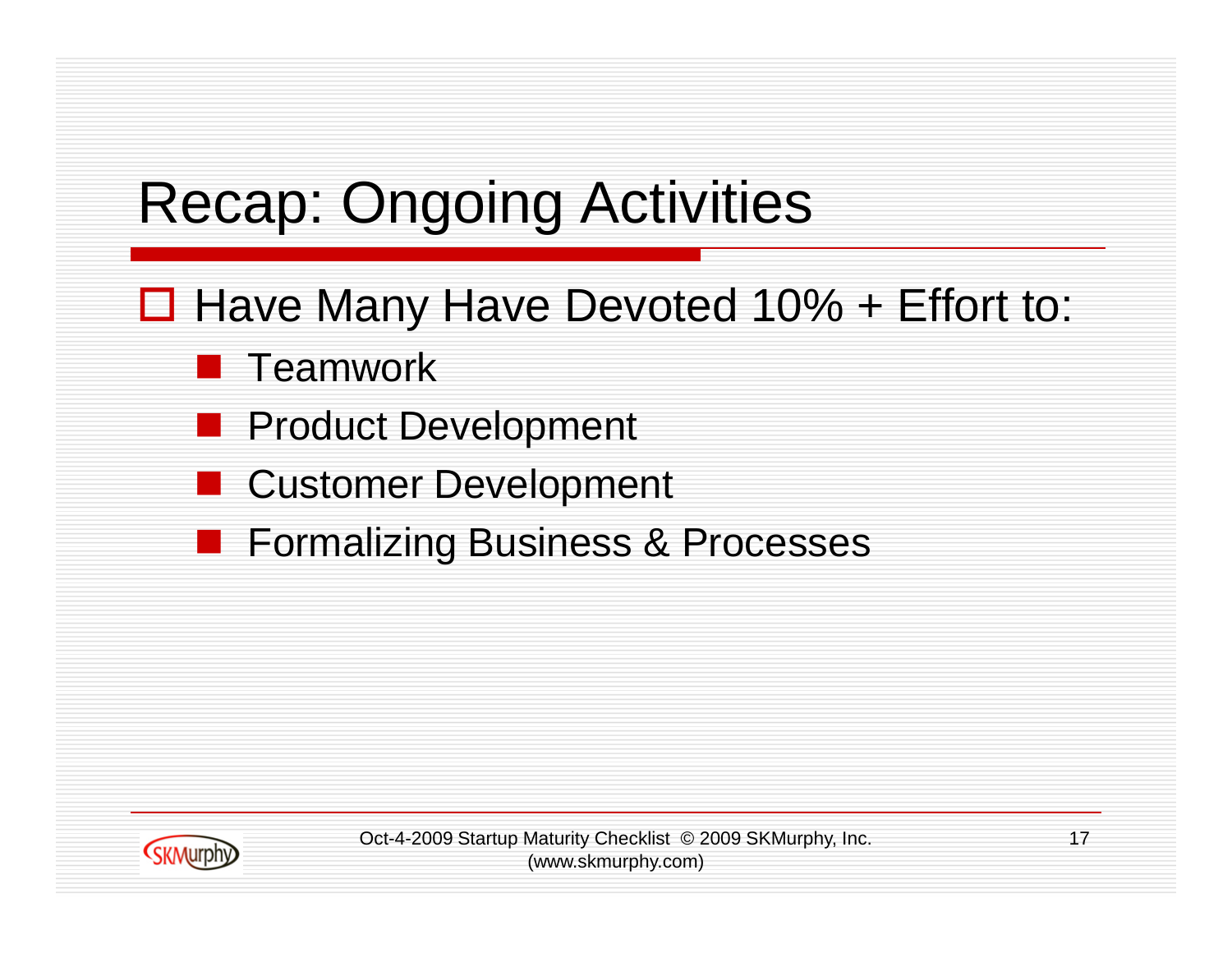## Startup Maturity Checklist

- **□ Product Development** 
	- Team: Intellectual Capital
	- **Product Development Maturity Checklist**
- **□ Customer Development** 
	- Team: Social Capital
	- Customer Development Maturity Checklist
- **□ Business Operations**

**SKMurph** 

- Team: Financial Capital
- Business Operations Maturity Checklist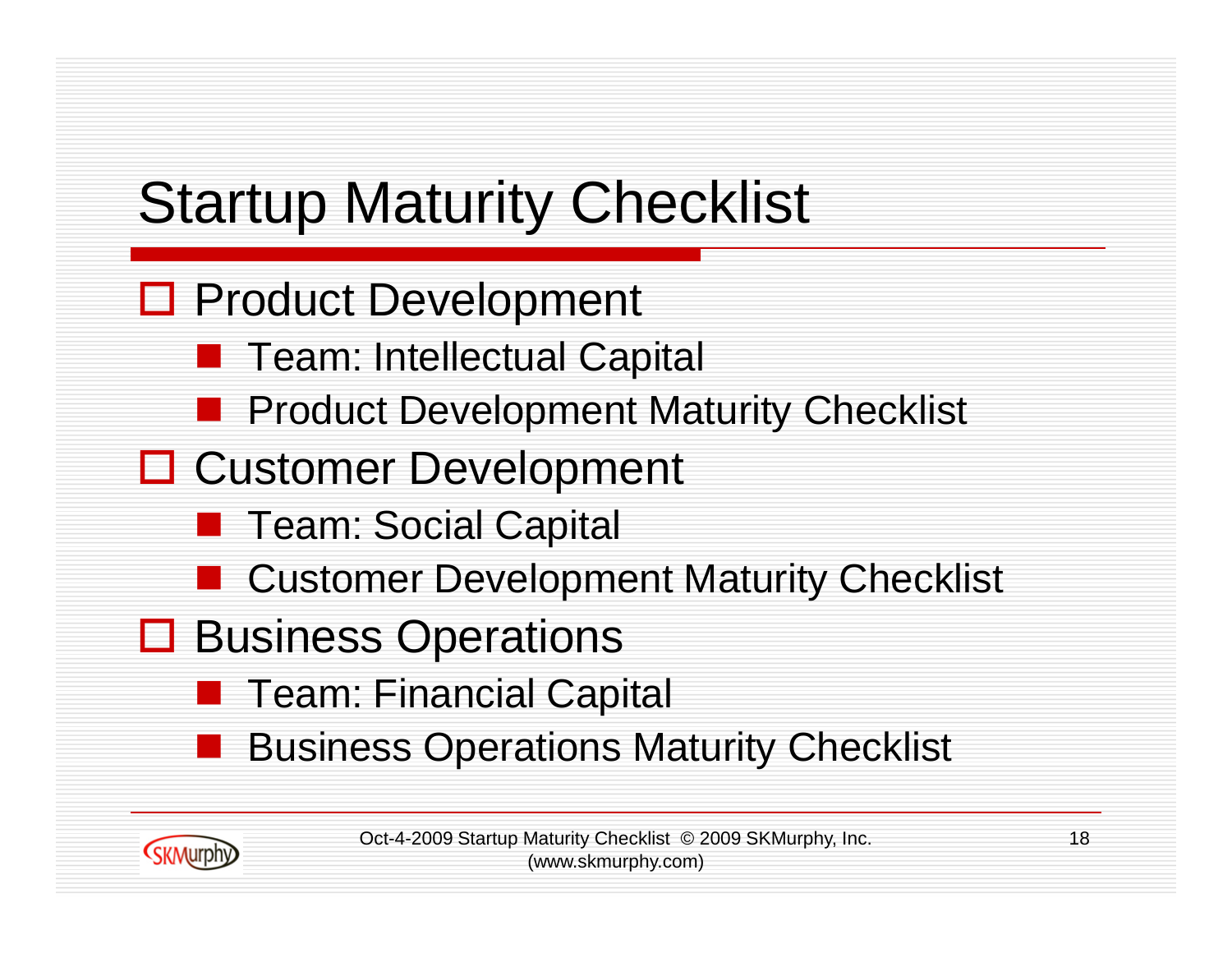## Team: Intellectual Capital

- **□ Know-How, Experience, Methodology**
- **□ Enables Execution with Distinction**
- **□** Individual Skill Not Enough
	- Demonstrated Ability to Deliver Projects
	- Best: Carried an Idea to Revenue/Profit
- **□ Unique Knowledge Drives Differentiation**

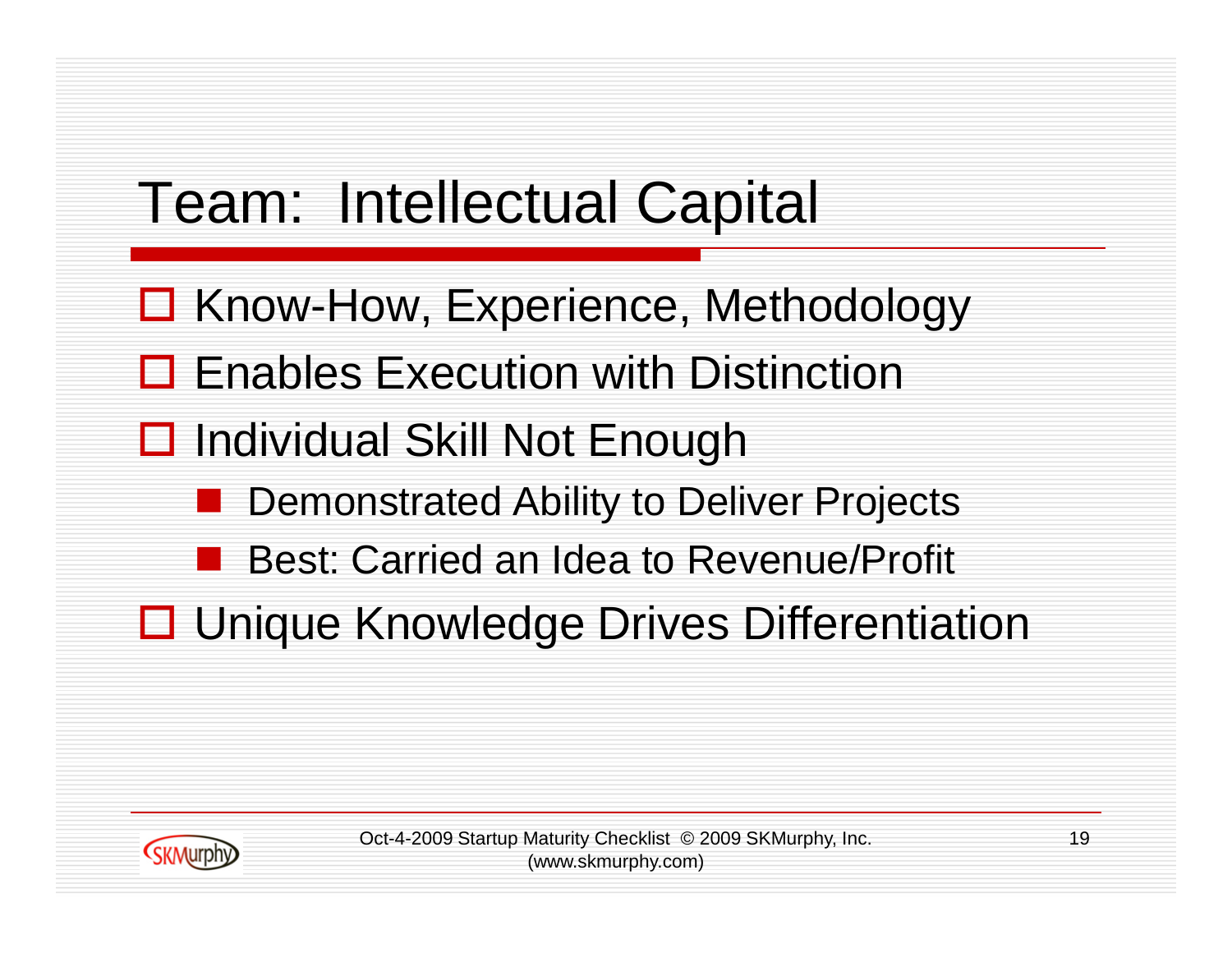### Where Are You Today A Guided Assessment

**□ Let's Fill Out Startup Maturity Checklist**  *Raise Your Hand If You Need a Handout*  $\Box$  Check Off An Item = Have Done

*The First Step Toward Getting Somewhere Is To Decide That You Are Not Going To Stay Where You Are*. J. Pierpoint Morgan



Oct-4-2009 Startup Maturity Checklist © 2009 SKMurphy, Inc. 20 (www.skmurphy.com)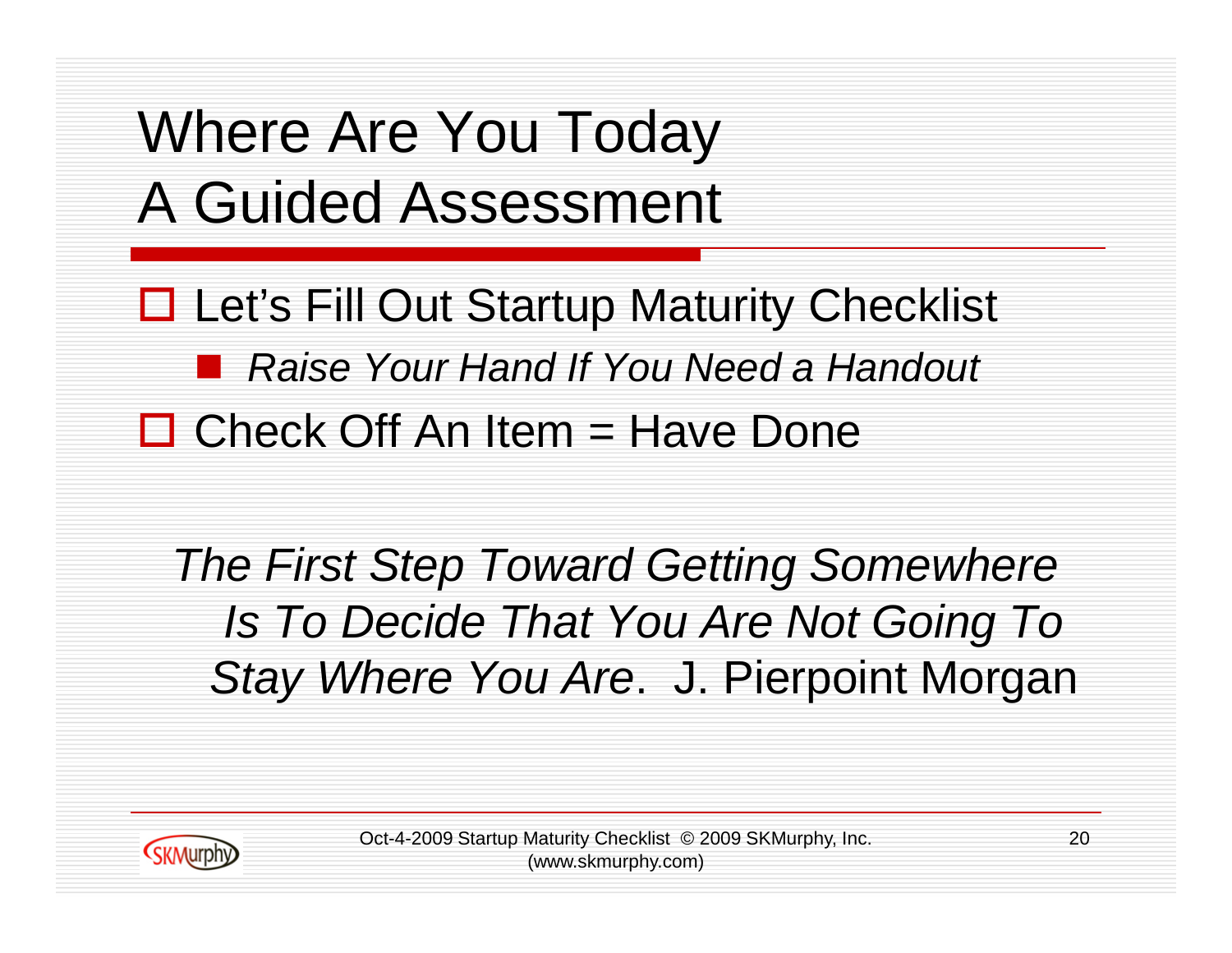#### Startup Maturity Checklist Product Development

- 1. We Have Demonstrated Expertise And Experience In Prior Relevant Projects.
- 2. We Have Working Code And Test Data.
- 3. We Have Results From Customer Data.
- 4. We Have An Engagement And Installation Checklist: We Know How To Get Started With A New Customer.
- 5. We Have Documentation And Training Materials.

**SKMurphy** 

Oct-4-2009 Startup Maturity Checklist © 2009 SKMurphy, Inc. 21 (www.skmurphy.com)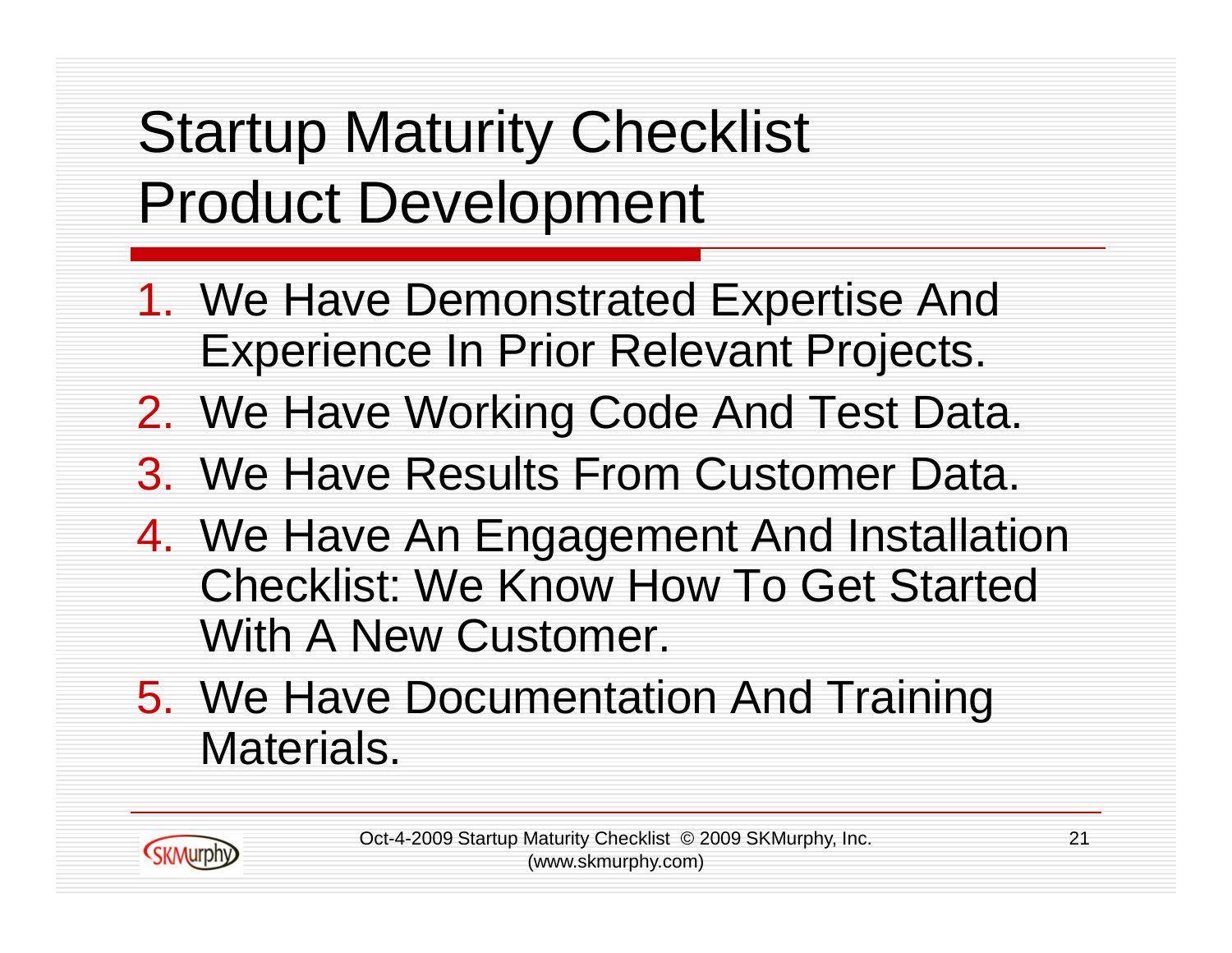#### Startup Maturity Checklist Product Development

- 6. We have a one page spec for the product.
- 7. We have a version control system (e.g. RCS, CVS, Subversion) for our source.
- 8. We Have A Defect Tracking System To Report And Manage Defects In Product.
- 9. We Have A Planning Process To Manage Both Changes To Current Specification And Evolution Of New Features.

**KKMurph**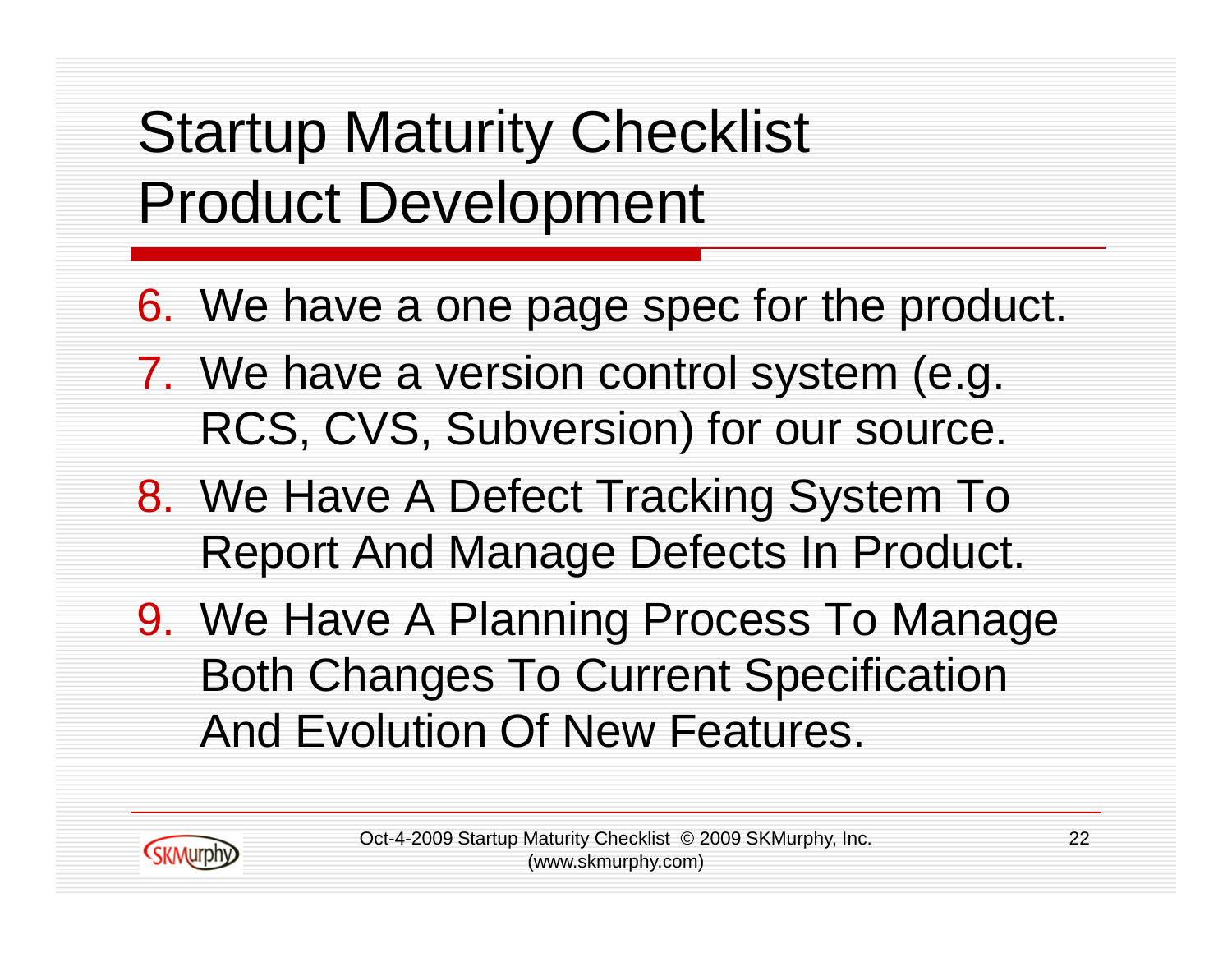## Team: Social Capital

- **□ Relationships & "People Skills"** 
	- Prior Shared Success that You can Reactivate
- **□ Social Navigation: Networking With a Goal** 
	- Understand Cost and Transactions
- □ Founders Will Spend Social Capital On
	- Trusted Feedback
	- Early Sales

**K**KMurph

Sourcing Advisors and Early Employees

Oct-4-2009 Startup Maturity Checklist © 2009 SKMurphy, Inc. 23 (www.skmurphy.com)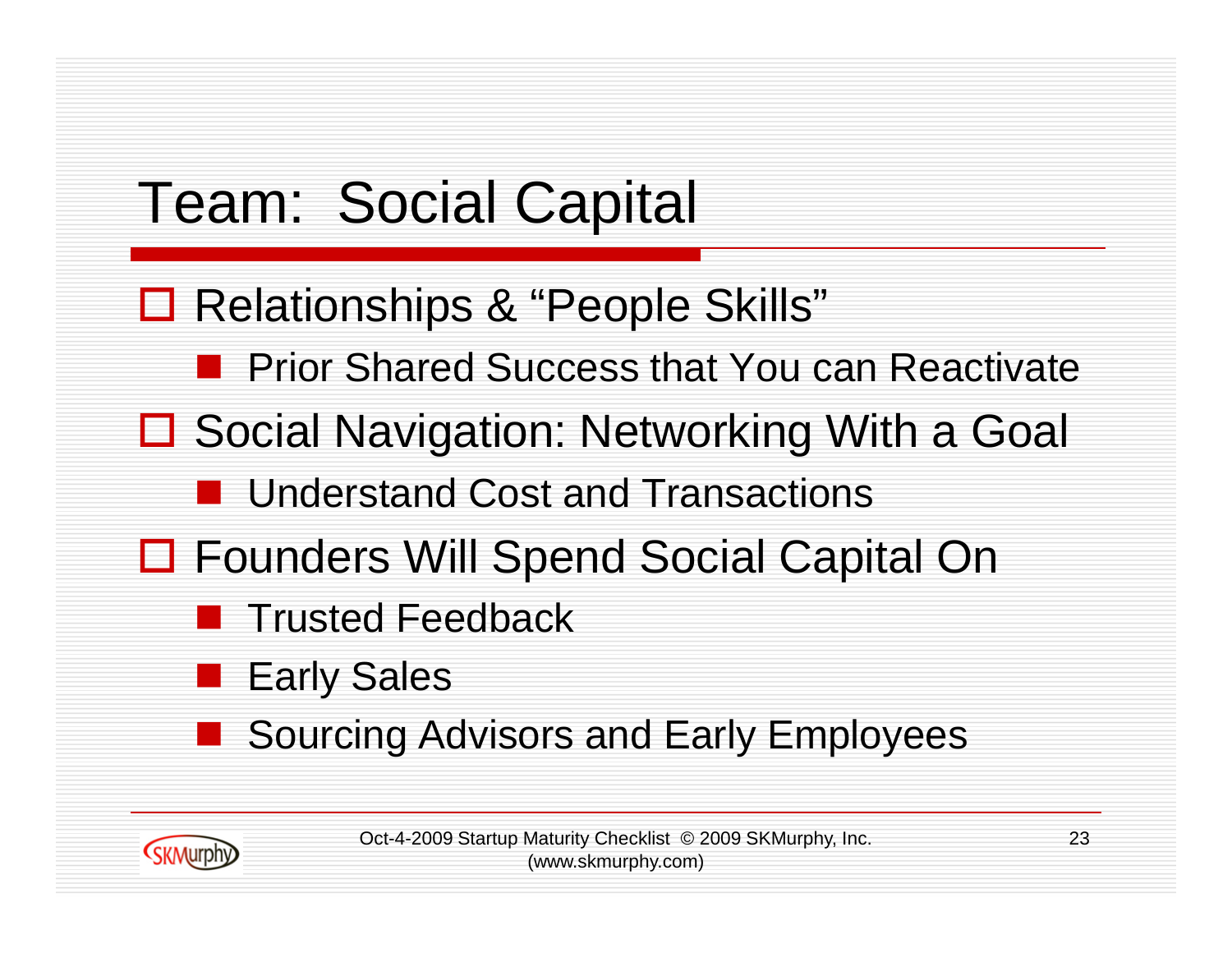



Oct-4-2009 Startup Maturity Checklist © 2009 SKMurphy, Inc. 24 (www.skmurphy.com)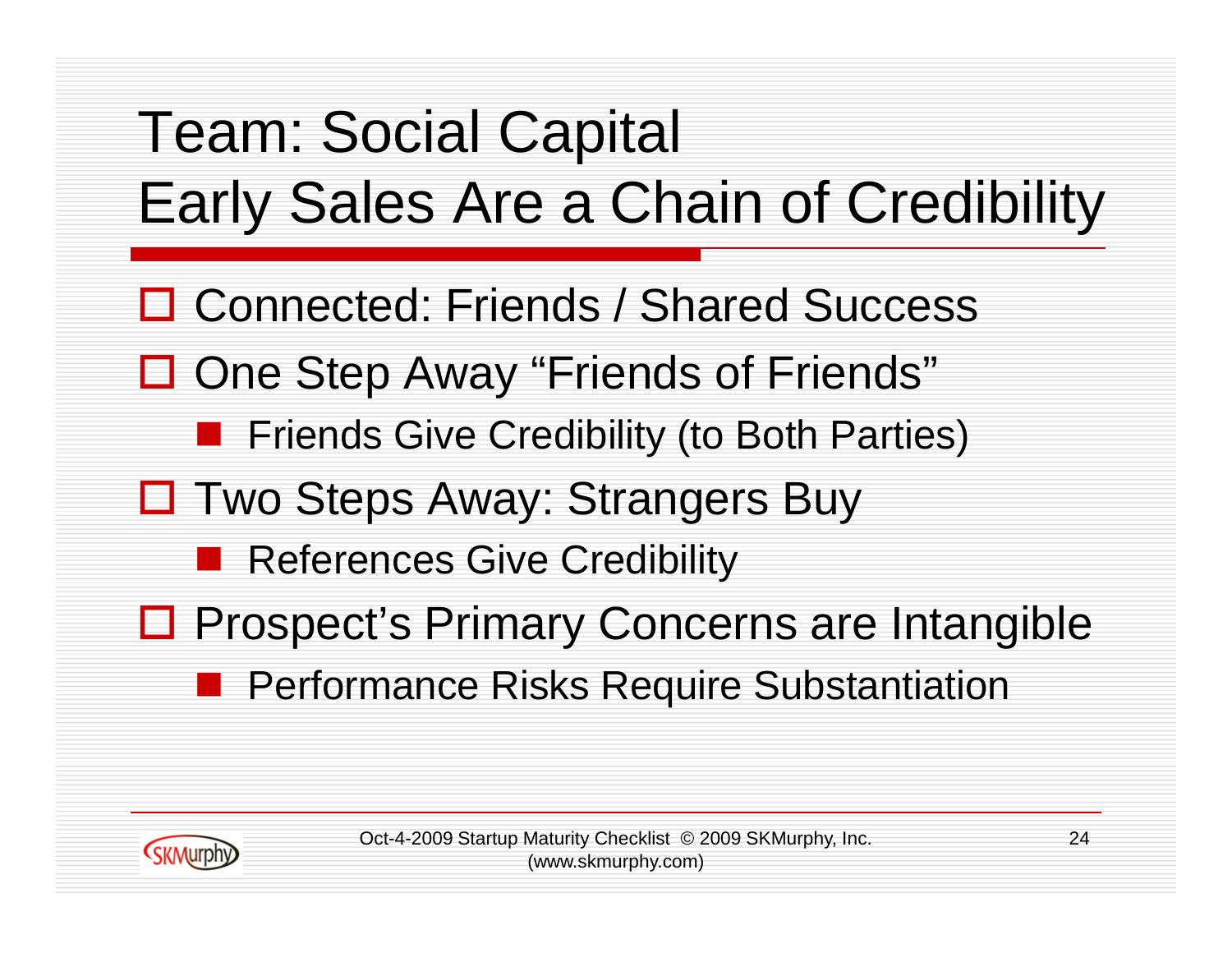- 1. We Have A Presentation That Outlines Product Benefits.
- 2. We Have Both A Presentation And A Working Demo.
- 3. We Know What Questions To Ask To Identify Pain The Product Can Address.
- 4. At Least One Customer Is Evaluating or Using The Product.

**SKMurphy**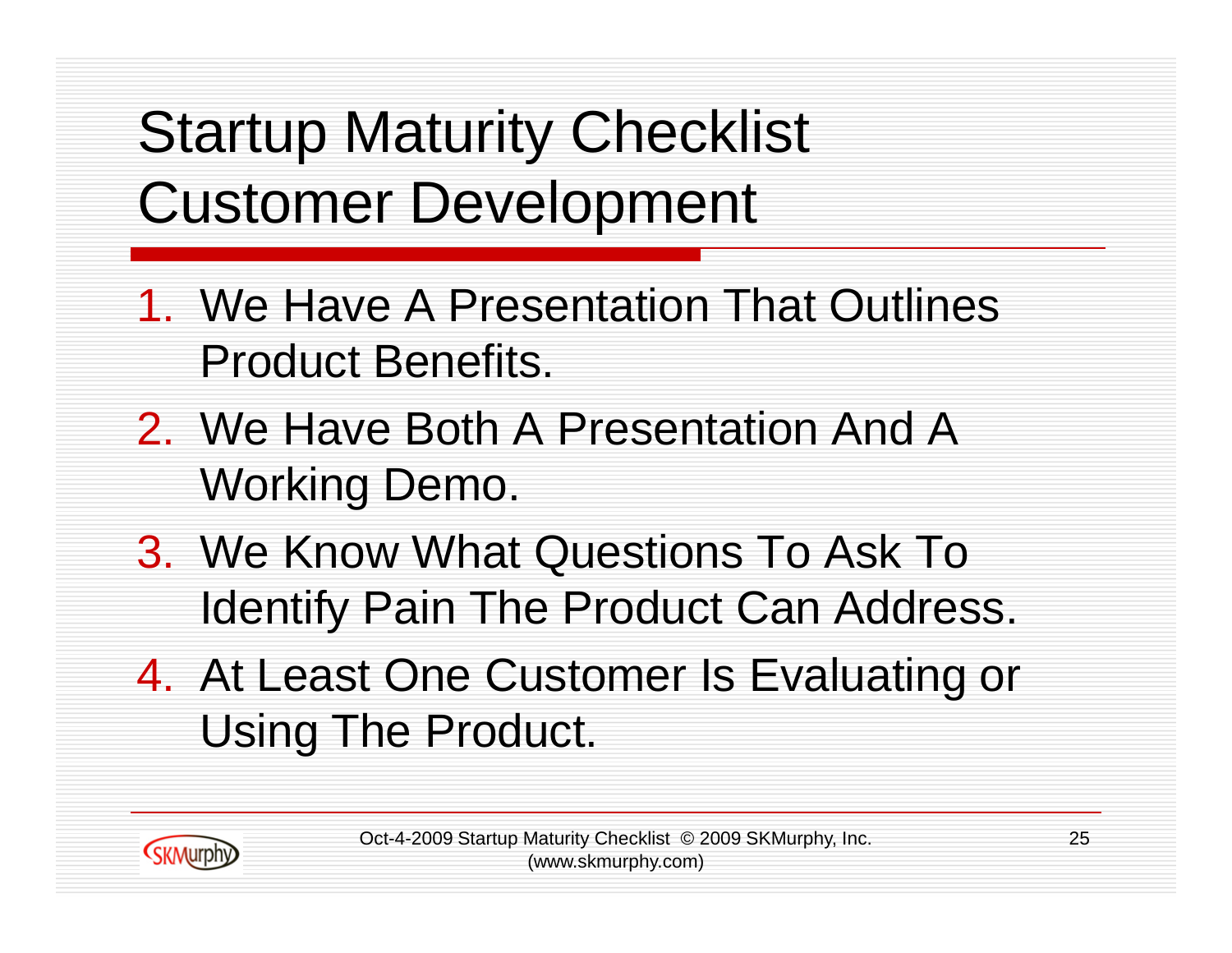- 5. Customer Has Achieved A Satisfactory Outcome Using Product.
- 6. Customer Has Paid For The Product And Is Using It.
- 7. Customer is Using The Product Now, Has Paid For It, and Plans to Use Our Next Release / Version When It Comes Out.
- 8. We Have Made a Sale to a Friend.

**SKMurph**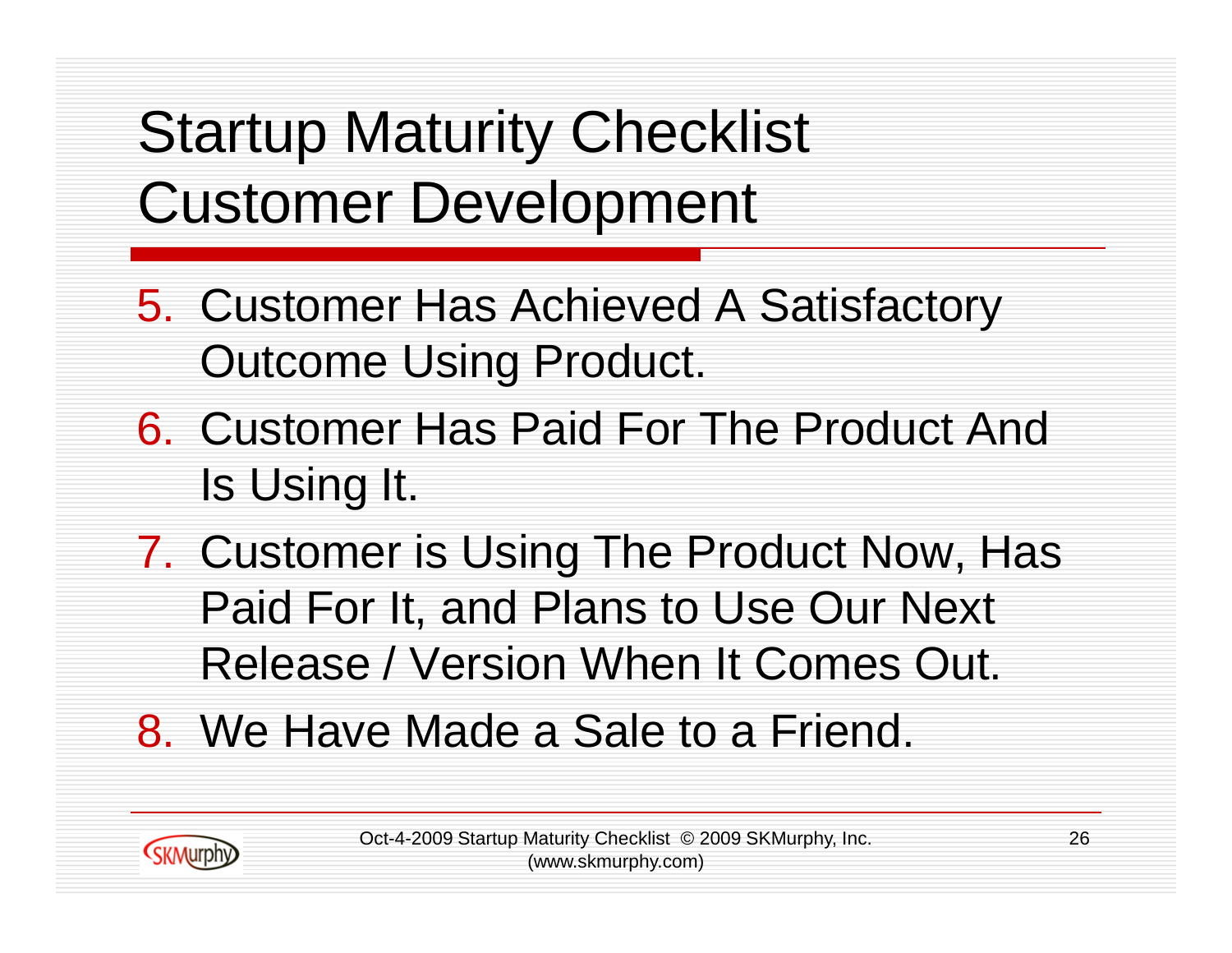**SKMurphy** 

- 9. We Have Made A Sale To A Friend Of A Friend.
- 10.We Have Identified Ways To Reach Target Rich Environments Of Strangers.
- 11.We Have Made A Sale To A Stranger.
- 12.Two To Four Customers Have Paid For The Product.
- 13.Five To Ten Customers Have Purchased The Product, And **We Know Why**.

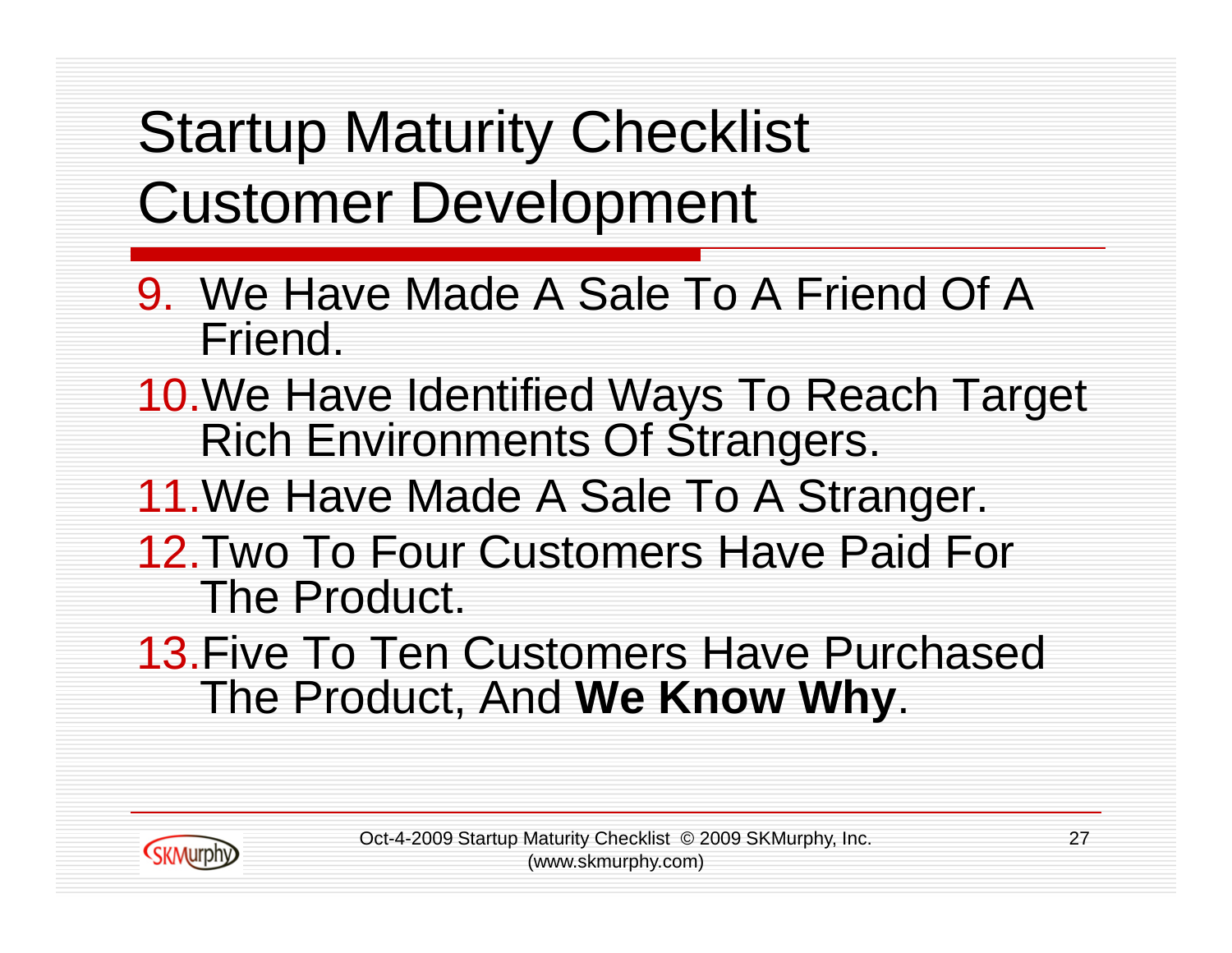- 14.Ten To Twenty Customers Have Purchased The Product And We Have A **Repeatable Sales Process We Can Scale.**
- 15.We Have Trained A Salesperson Or Channel Partner And They Have Sold The Product.
- 16. We Have A One Page Spec For The Features Needed For The Next Release.

**SKMurphy**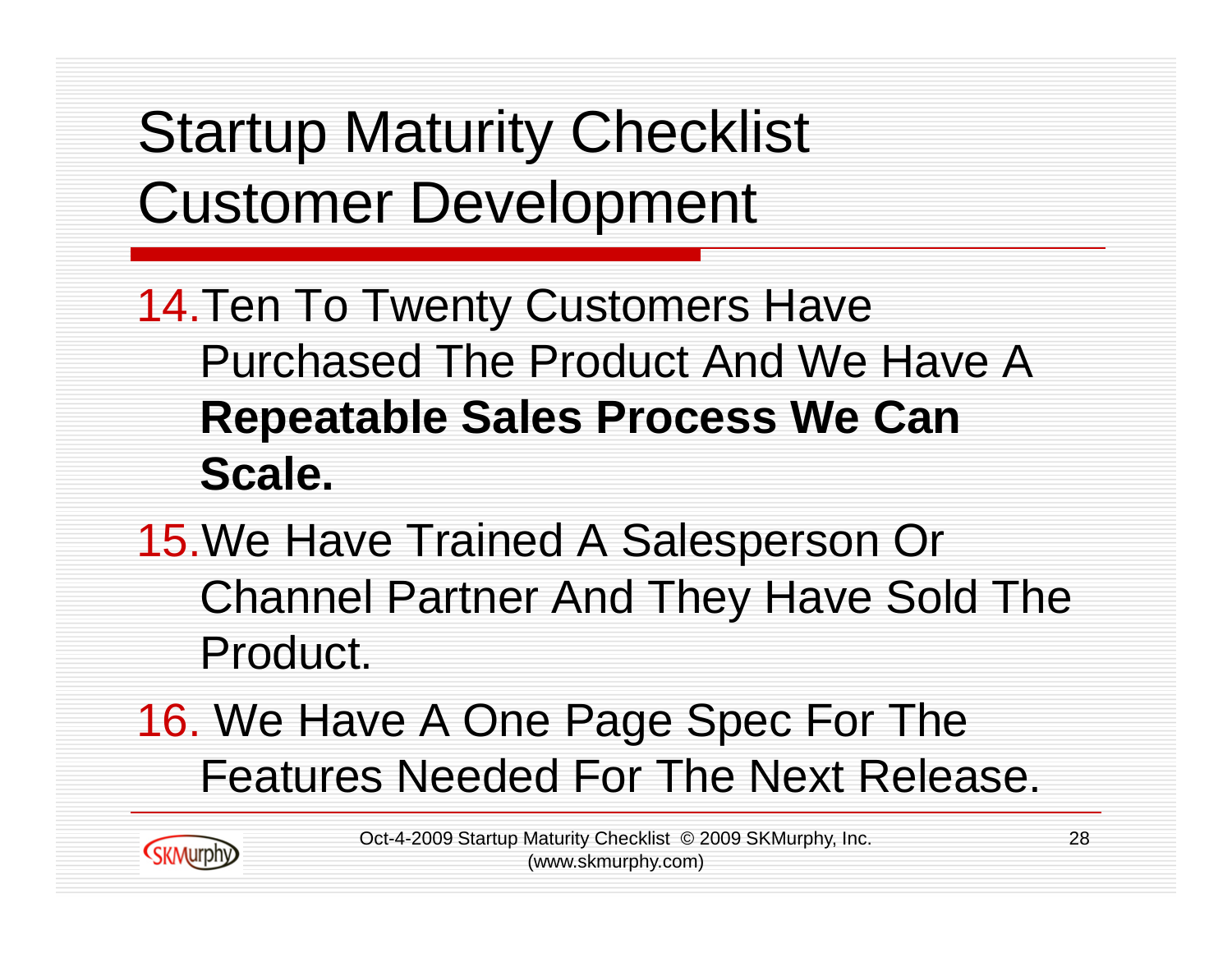17.We Have An Incident Tracking System That Both Development And Customer Facing Employees Use To Report Customer Issues.

18.We Have A Product Roadmap That Has Been Reviewed And Approved By Key Customers For Bug Fixes And Major Enhancements.



**K**KMurph

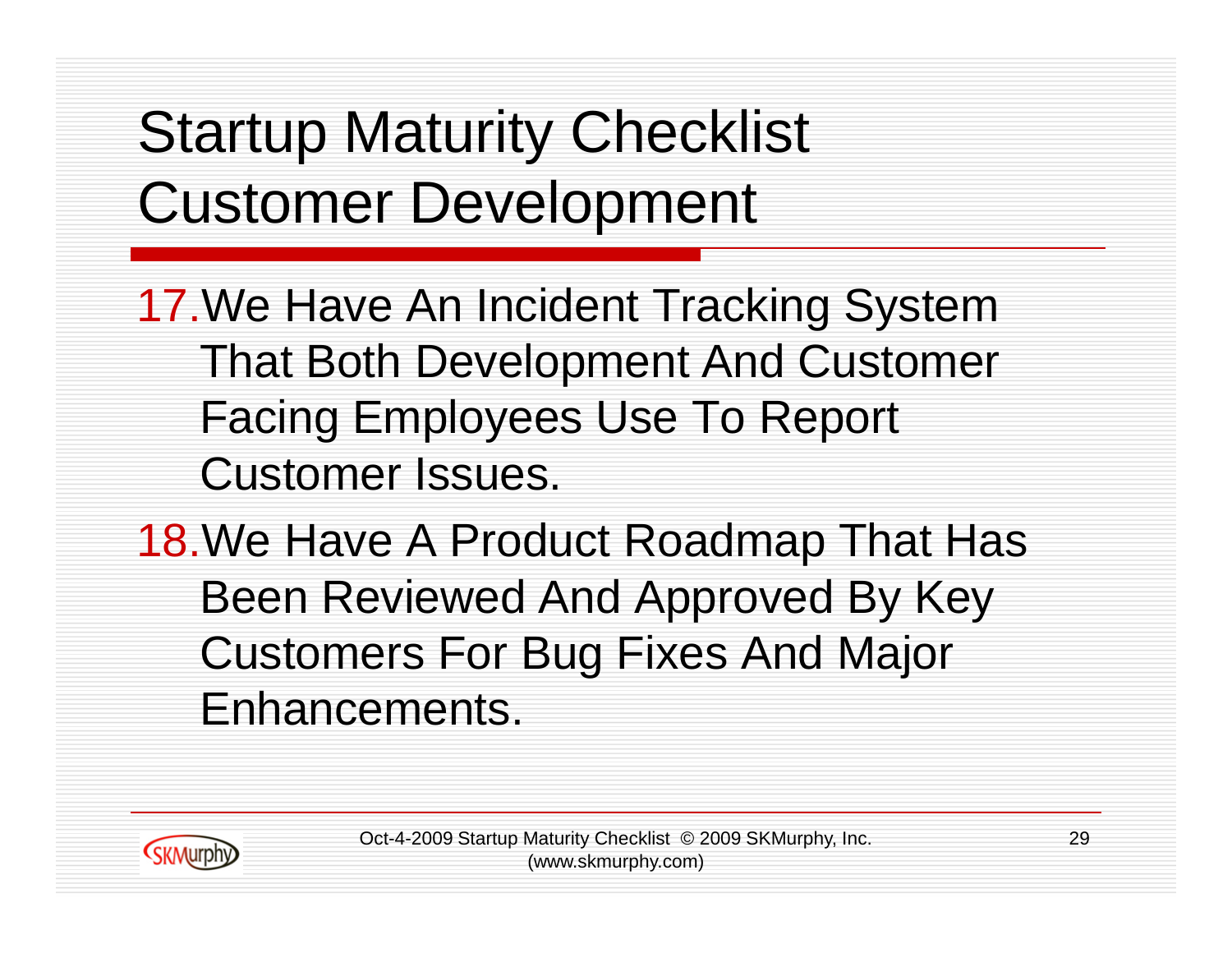### Team: Financial Capital

- **□ Sources of Financial Capital** 
	- Self-Funded
	- Friends & Family
	- Qualified Investors: Angels, VC, & Corporate
	- Revenue
- **□ Revenue is the Best Form of Financing**
- **□ Early Market is About Low Cost Exploration**



Oct-4-2009 Startup Maturity Checklist © 2009 SKMurphy, Inc. 30 (www.skmurphy.com)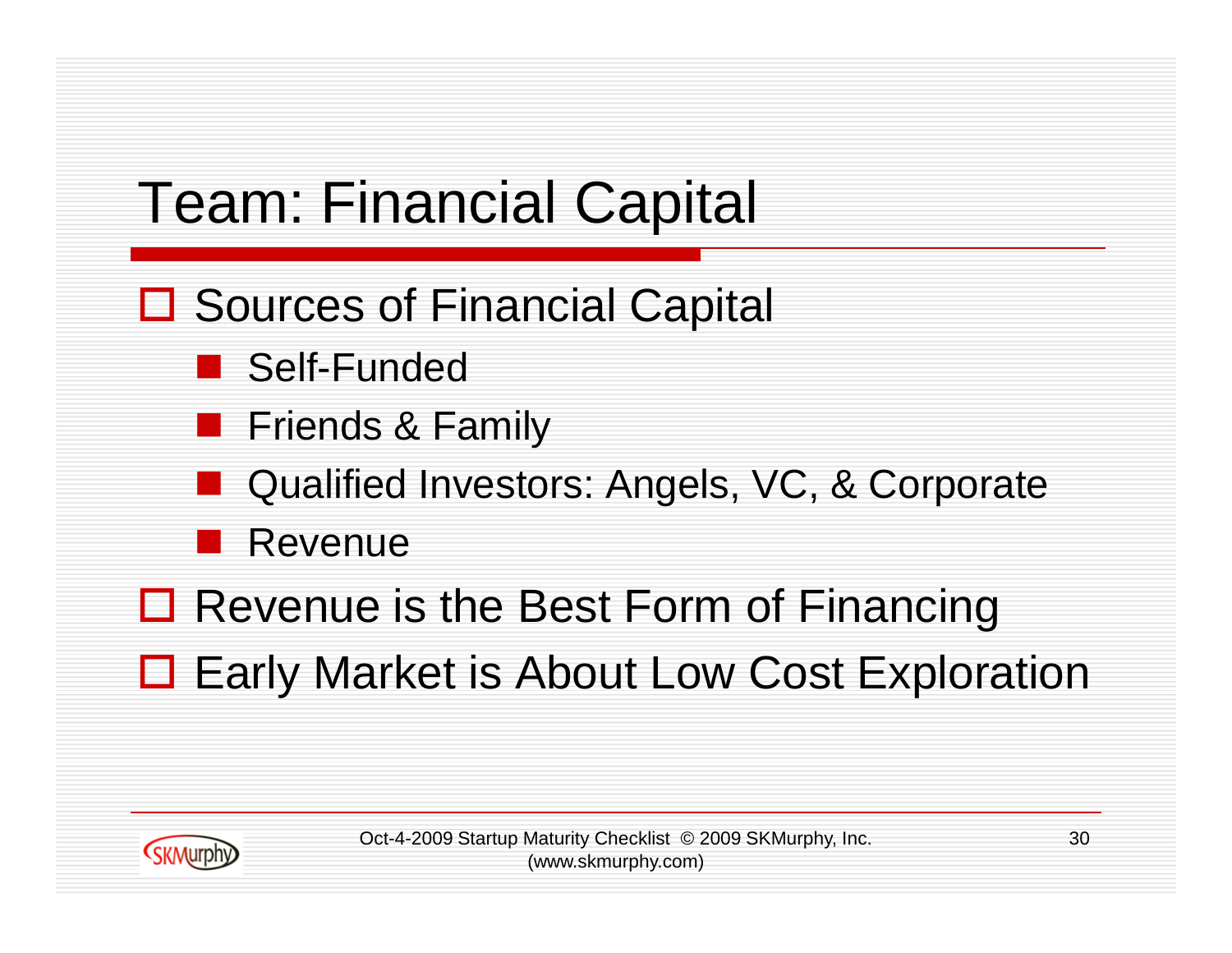### Startup Maturity Checklist Business Operations

**SKMurphy** 

- 1. All Founders, Employees, And Contractors Have Signed A Patent, Invention, And Intellectual Property Assignment Agreement.
- 2. We Have A License Agreement That We Can Include In A Sales Proposal.
- 3. We Have Successfully Completed A Sale And Processed Payment.
- 4. We Have Signed License Agreements For Our Customers And Understand What Terms Are Acceptable To The Majority Of Our Prospects.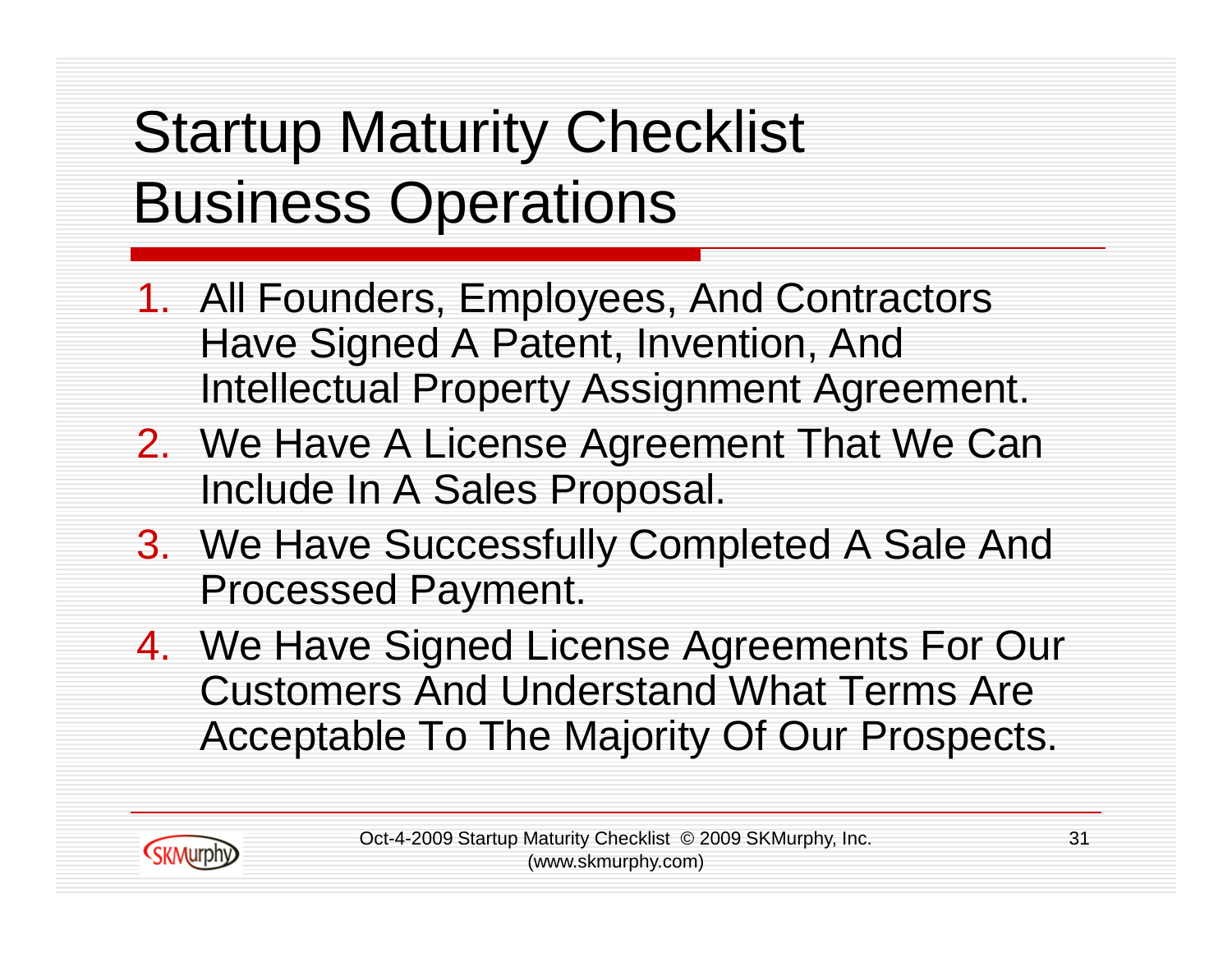### Startup Maturity Checklist Business Operations

- 5. We Have Outside Advisors For Legal, Accounting, and Other Key Issues .
- 6. We Are Incorporated And Have The Relevant Permits And Documentation (E.G. Federal Tax ID).
- 7. We Have An Accounting System (e.g. QuickBooks) And A Process To Plan, Review, And Approve Expenses.

**CKMurph**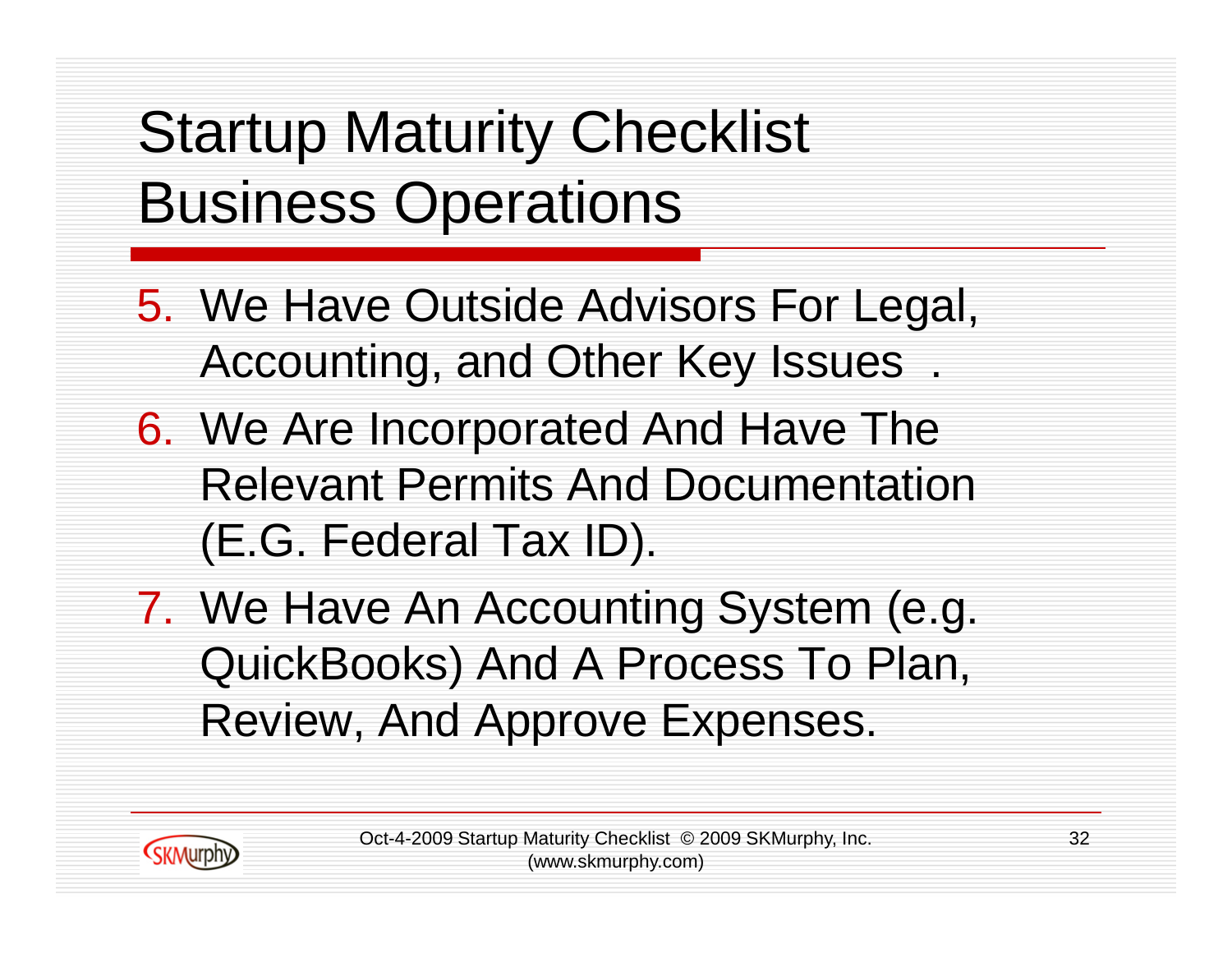### Startup Maturity Checklist Business Operations

8. We Formally Review Financial And Personnel Issues At Least Monthly, And Base Decisions On Data Available From Our Internal Systems And Procedures.

9. We Have A Process In Place For Hiring And Firing Employees.



Oct-4-2009 Startup Maturity Checklist © 2009 SKMurphy, Inc. 33 (www.skmurphy.com)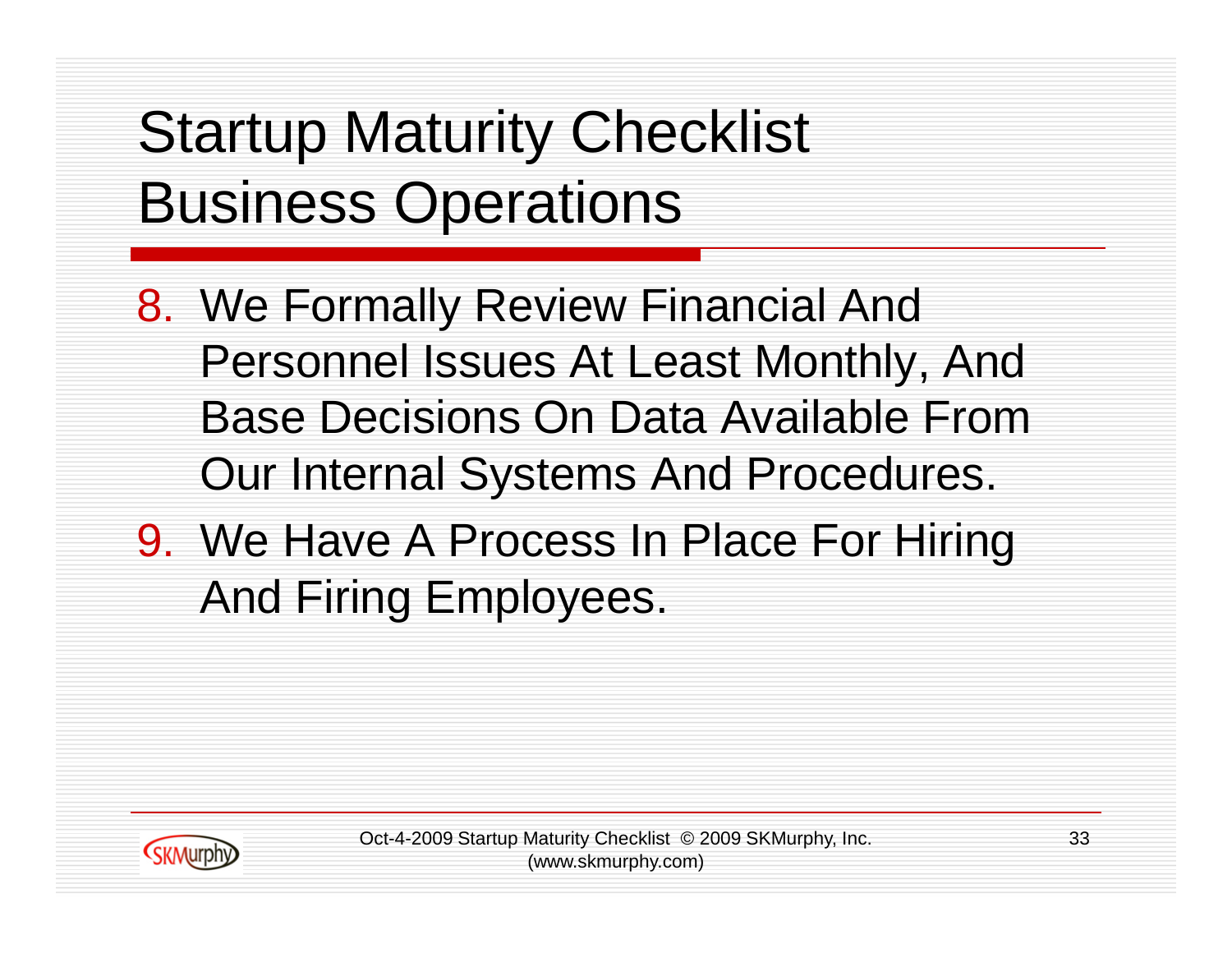### About SKMurphy, Inc. What We Do

- **□ We Offer Customer Development Services** 
	- New Technology Introduction
	- Focus: Early Customers & Early Revenue
- **□ We Assist On Strategic Decisions** 
	- Niche Identification and Selection
	- Pricing
	- Negotiation Sequence and Framework



Oct-4-2009 Startup Maturity Checklist © 2009 SKMurphy, Inc. (www.skmurphy.com)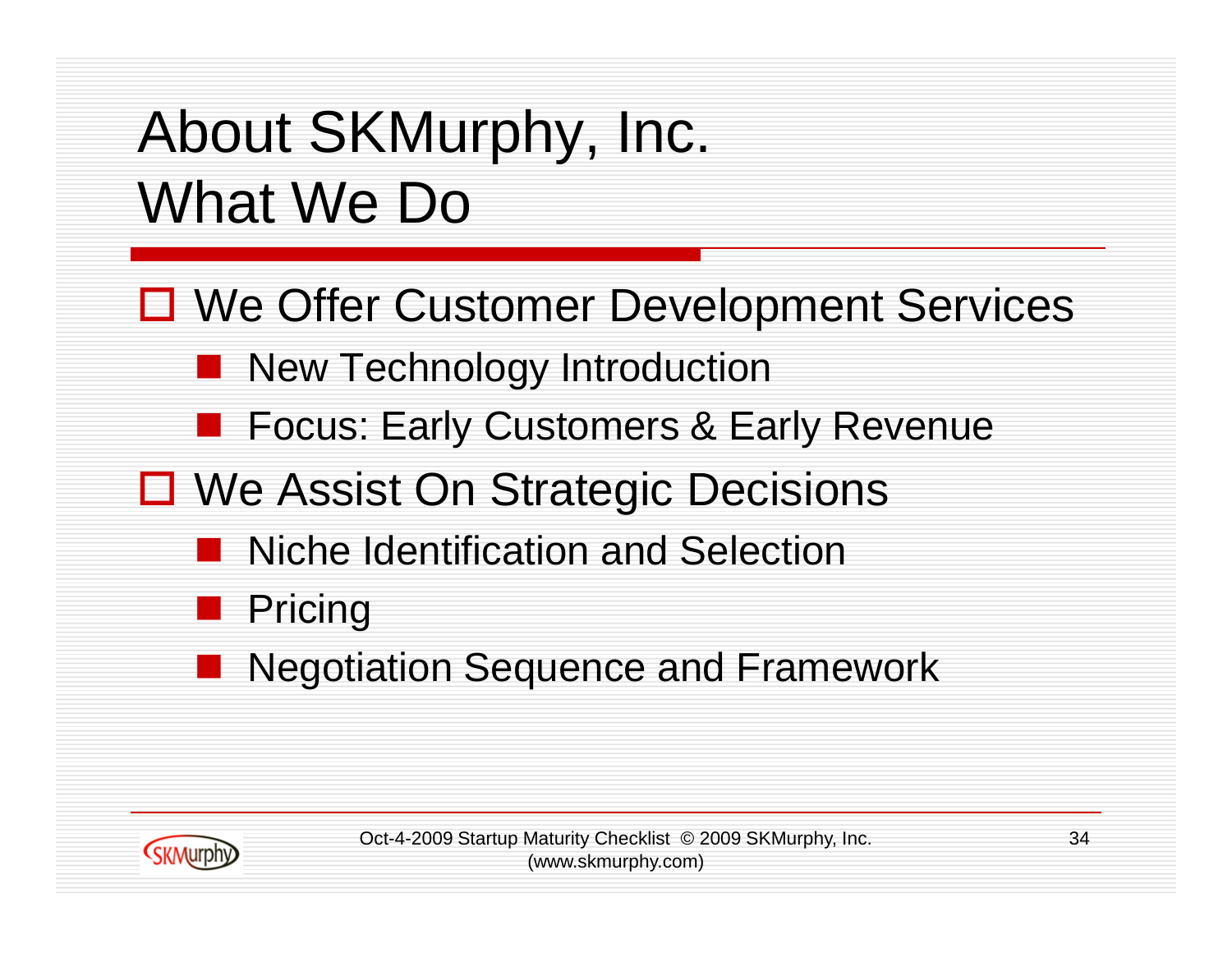# Upcoming Workshops

- www.skmurphy.com/services/workshops/
- □ Getting More Customers Sat-Oct-24-2009
- **□ Engineering Your Sales Process** Tue-Nov-10-2009
- □ Idea to Revenue Jan 2010 TBD

**SKMurphy** 

#### Also Six Bootstrapper Breakfasts A Month www.bootstrapperbreakfast.com

Oct-4-2009 Startup Maturity Checklist © 2009 SKMurphy, Inc. 35 (www.skmurphy.com)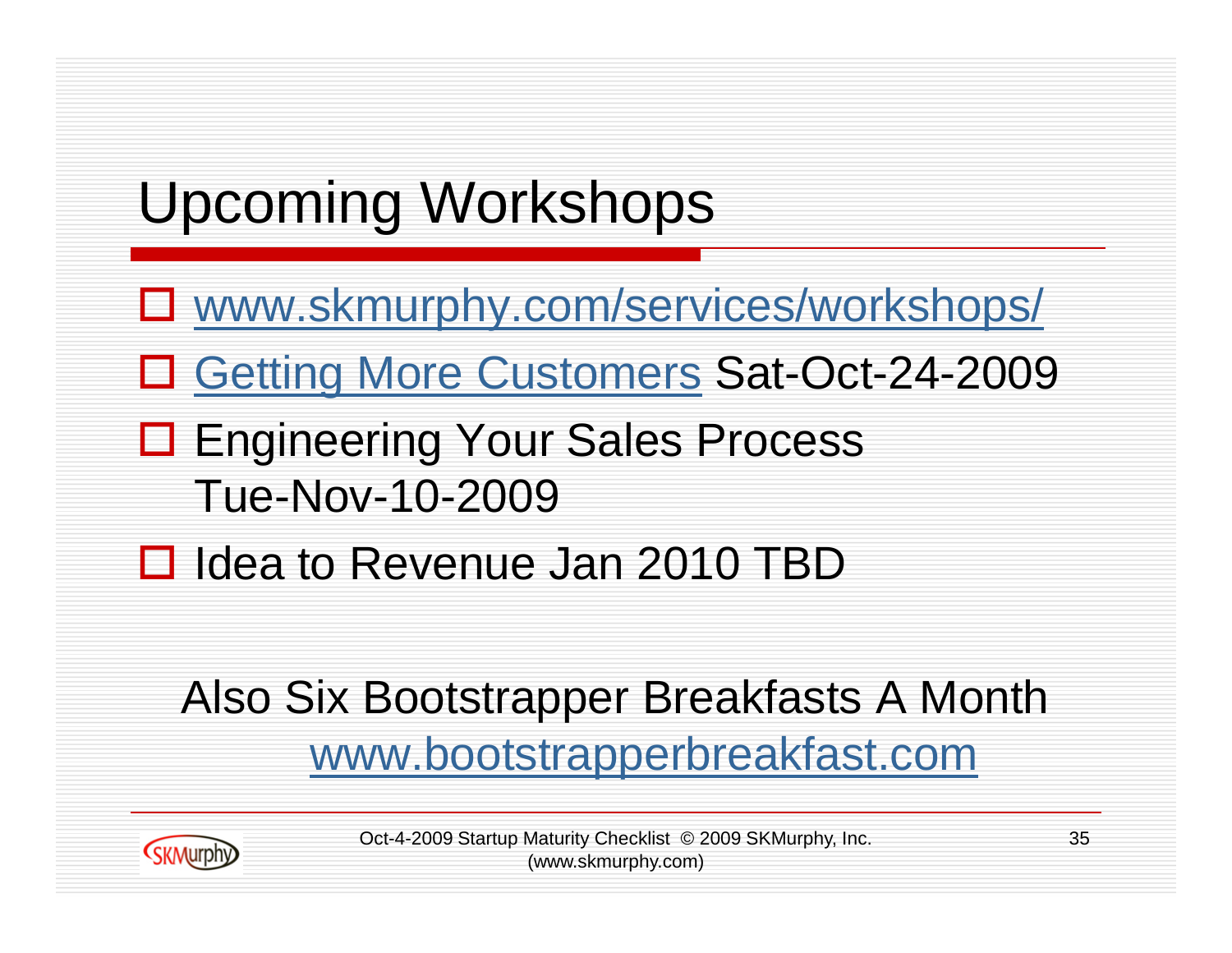#### Please Let Us Know How The Session Was For you

□ Feedback Card



Oct-4-2009 Startup Maturity Checklist © 2009 SKMurphy, Inc. 36 (www.skmurphy.com)